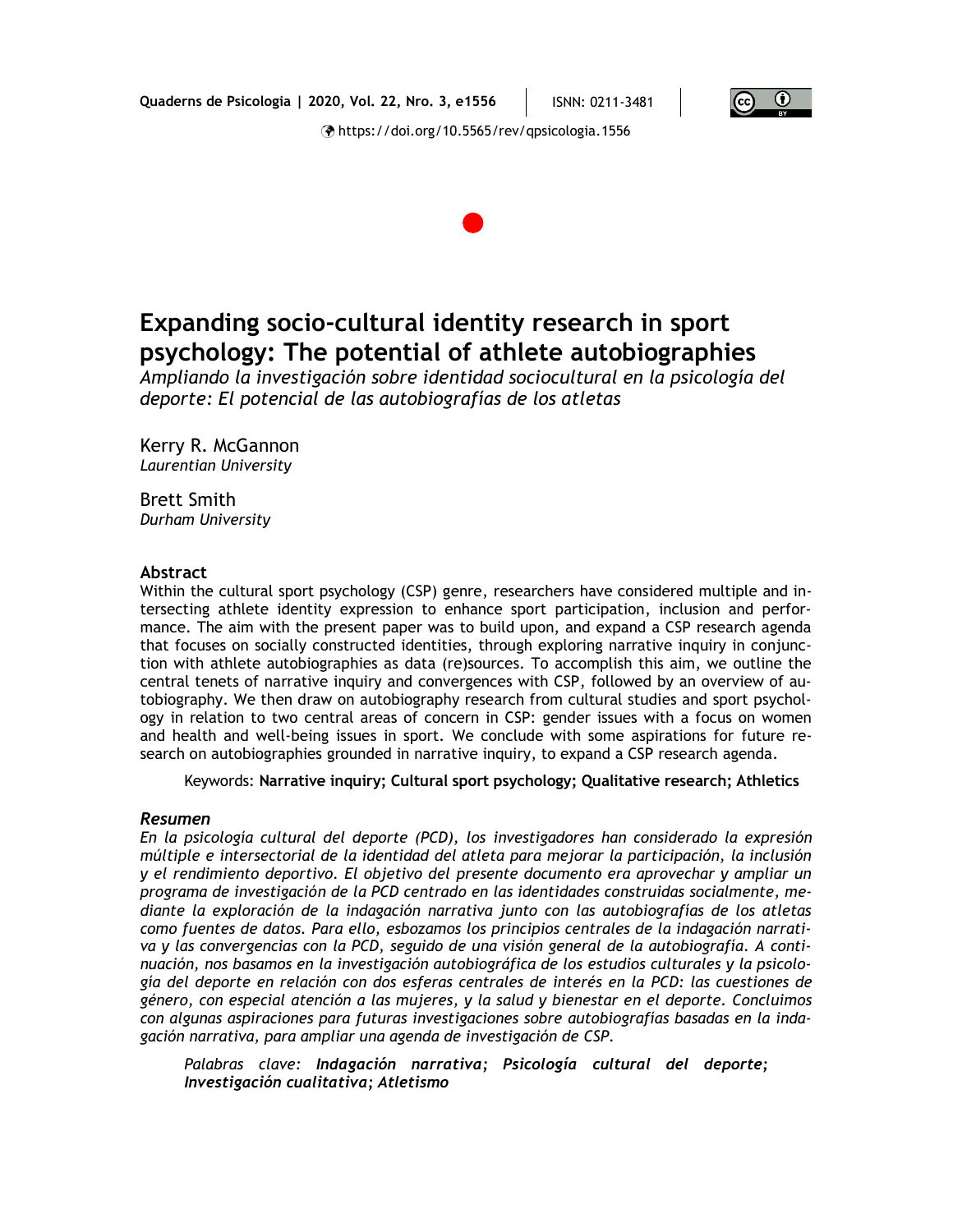### **INTRODUCTION**

The study of 'self-identity' and physical activity participation has a long history in sport psychology because people have been shown to think, feel and behave in particular ways, within physical activity contexts, in light of 'who they are' (i.e., self-identity) (McGannon & Spence, 2010; **Slater et al.**, 2015). Researchers exploring identity within sport psychology popularized the topic in the 1990s, using quantitative methods (e.g., questionnaires) to explore 'athletic identity' as a cognitive structure and/or social role formed through interpersonal interactions (e.g., coaches, parents, teammates) (see Brewer et al., 1993). Additional work in the 1990s explored self-identity as a 'multidimensional' social cognitive conception, formed and/or expressed within, and across, sport contexts, which remains a popular view in contemporary sport psychology identity research (see Ronkainen et al., 2015 for an overview).

In the early 2000s, cultural studies and feminist perspectives were used by sport psychology scholars to draw attention to aspects of identity privilege (e.g., White male, Eurocentric, heterosexual) (Butryn, 2002; Fisher et al., 2003) and the marginalization and/or exclusion of identities in sport (e.g., non-White, lesbian, female) (Gill, 2001; Krane, 2001). Contemporary critical identity work within 'cultural sport psychology' (CSP) is grounded in cultural studies and feminist scholarship. Within this work, socially constructed identities and power issues are centralized (McGannon & Smith, 2015; Ryba et al., 2010). CSP researchers and practitioners are encouraged to account for culture (e.g., values, language use, roles, sport meanings) in the formation and expression of identity, in light of a dynamic sport landscape that includes athletes from multiple cultural backgrounds (Blodgett et al., 2015; McGannon et al., 2014; Ryba et al., 2013).

Despite CSP's emphasis on fluid socio-cultural identity expression and inclusion, sport remains an unequal playing field where some identities are privileged (e.g., White, male, heterosexual, certain masculinities) over others (e.g., non-White, female, non-heterosexual, certain femininities) (Blodgett et al., 2017; McGannon, Tatarnic et al., 2019; Schinke et al., 2016). Such privileging results in silencing and/or marginalizing identities that do not conform to notions of what it means to be an 'athlete' and/or sport participant, compromising athletic potential, participation and well-being (Blodgett et al., 2017; McGannon, Schinke, et al., 2019; Ryba et al., 2013). In light of its focus on cultural identities, power issues and culturally sensitive practice, CSP is useful to facilitate dialogues among physical activity participants and social scientists. These dialogues can open up additional understanding of, and solutions to, identity expression and inclusion in sport contexts (Schinke et al., 2016). In order to ex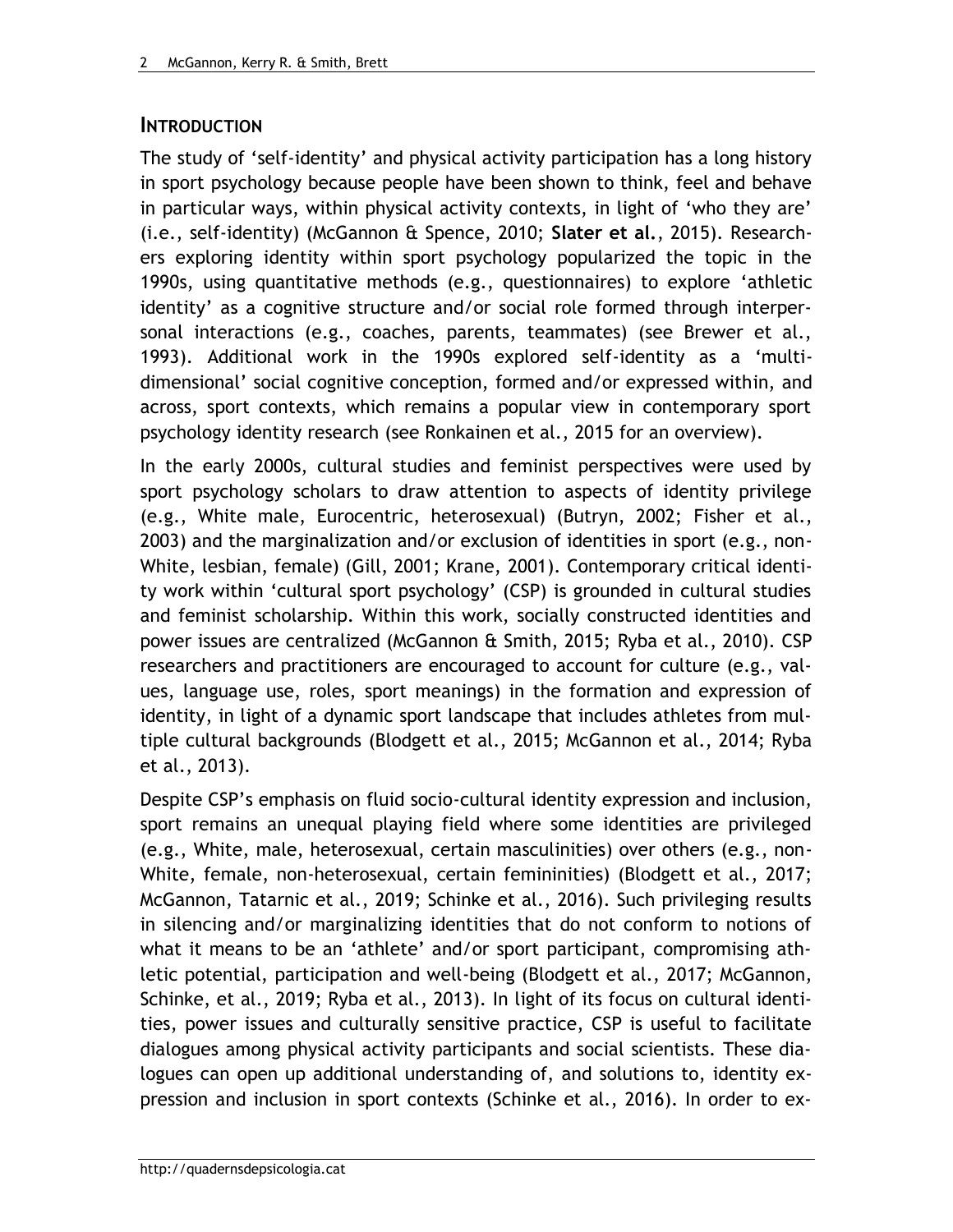pand understanding of cultural identities and inclusion practices, an openness to methodological variation grounded in various epistemologies (e.g., social constructionism, post-positivism) has been advocated within CSP research (Blodgett et al., 2015; McGannon & Smith, 2015; Ryba et al., 2010; Schinke et al., 2016).

One way to expand cultural identity work within CSP is to use 'critical qualitative research methodologies' which focus on a nuanced analysis of identity, experience and culture (McGannon & Smith, 2015; Ronkainen et al., 2016). The use of critical qualitative methodologies aligns with the goals of CSP to blend theory, experience and culture to accommodate the study of identities as socially constructed (Blodgett et al., 2015; Ryba et al., 2010). The aim with the present paper is to build upon one theoretical perspective making in-roads in sport psychology to study cultural identities  $-$  narrative inquiry (Carless  $\theta$ Douglas, 2013; Smith & Sparkes, 2009) – in conjunction with one storied form of data that infuses personal and sociocultural realms: athlete autobiographies (Sparkes & Stewart, 2016). While the use of narrative inquiry in conjunction with autobiography is growing within sport psychology (see McGannon & McMahon, 2019), no published work has yet put them explicitly into dialogue to explore what they afford sport psychology and CSP research. The intent with the present paper is to explore these possibilities and prompt additional empirical investigations working at the intersection of narrative inquiry and autobiographic studies to explore identity and/or cultural issues in sport psychology. Because narrative inquiry is a methodology that takes a novel creative approach to conceptualizing and studying identities and lives within stories, exploring autobiographies as data (re)sources may open up new research questions within sport psychology.

To accomplish the above aims, an overview of narrative inquiry is provided and some key convergences with CSP. To further show the potential of narrative inquiry for centralizing the study of socially constructed identities and sport participation, we outline autobiography in relation to narrative inquiry. We then discuss empirical research from cultural studies and sport psychology in relation to two central areas of concern in CSP research: gender issues and women's sport and athlete health and well-being. We chose to centralize women within the sport and gender nexus because women athlete's stories need to come to the fore in light of the tendency to centralize men's sporting stories (McGannon, Schinke et al., 2019; Stewart, 2017). We also centralized athlete health and well-being in light of recent calls to explore these issues more deeply with a cultural lens (McGannon & McMahon, 2019; Schinke et al., 2018). We conclude with some aspirations for forms of CSP research working at the inter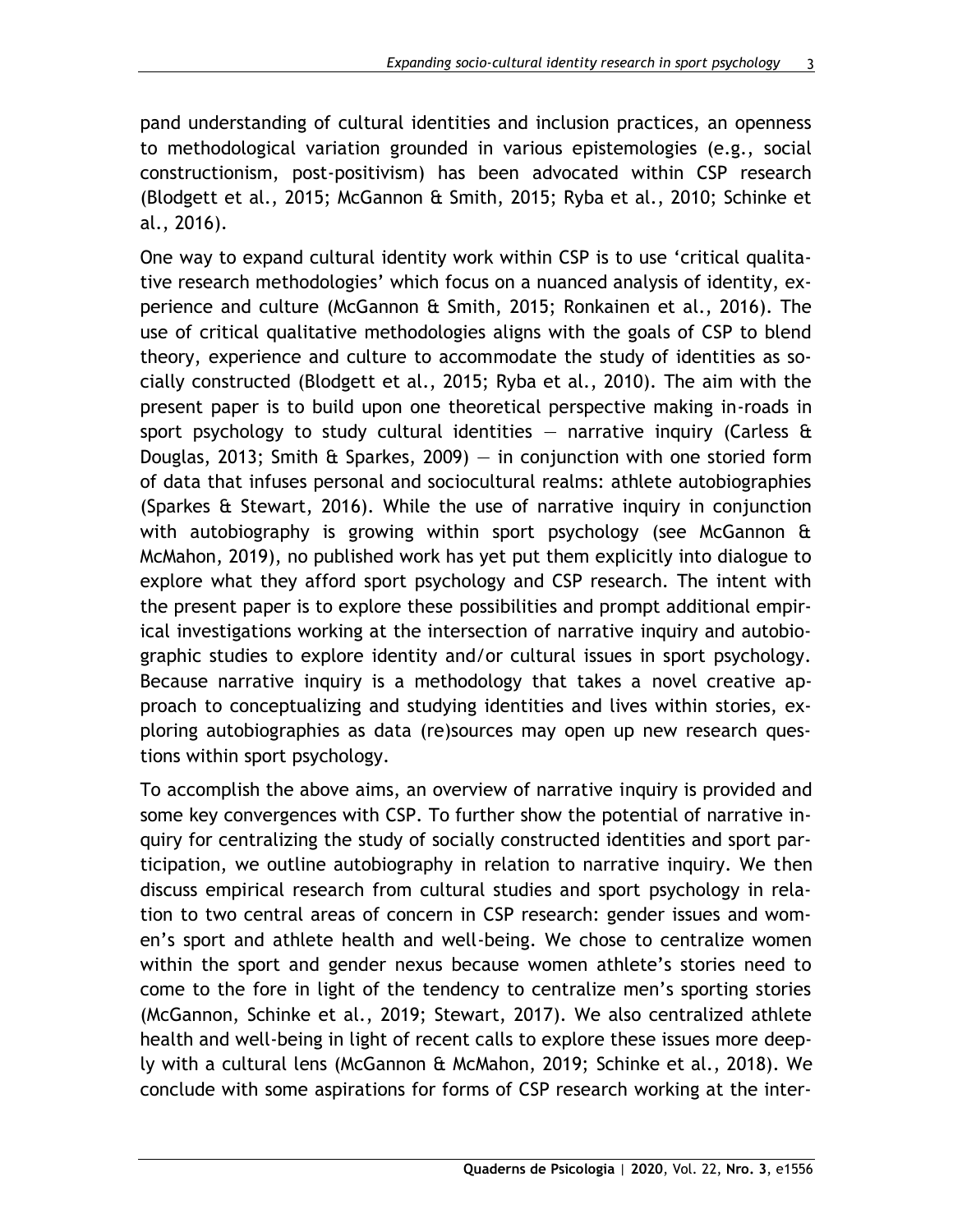section of narrative inquiry and autobiography. These ideas are offered not as 'definitive ways' to conduct CSP research, but as considerations amongst a range of epistemological and methodological possibilities as well as data forms in sport psychology research, that may be used to centralize identity work and culture in sport psychology and CSP.

## **NARRATIVE INQUIRY: CENTRAL TENETS AND LINKS WITH CSP**

Narrative inquiry is a psychosocial approach within the social sciences, focusing on the study of stories (Smith, 2016; Smith & Sparkes, 2009). Within narrative inquiry, stories are viewed as cultural sites of analysis because people use them to make sense of their self-identities (Frank, 2013; Smith & Sparkes, 2009). As the terms are used here, a *story* is delineated as a tale people tell about themselves or others and a *narrative* is a culturally available resource; "people tell stories, not narratives" (Smith & Sparkes, 2009, p. 2). A central tenet of narrative inquiry is that people use stories to make sense of who they are (i.e., selfidentities), and how they might behave, by drawing on social and cultural narratives (Smith, 2010; Smith & Sparkes, 2009). Narratives are thus *resources* that provide people with a template from which to build and structure meaning, experience, and identity-related stories, as well as understand the stories they hear about others (Frank, 2013; Smith, 2016).

Within narrative inquiry, self-identity conceptualization is dependent on the ontology (i.e., view of reality) and epistemology (i.e., way of knowing about reality) (Smith & Sparkes, 2008, 2009). A psychosocial approach to narrative conceptualizes self-identity stories as originating from within the person's psyche/mind due to adhering to a realist ontology and constructivist epistemology (Smith & Sparkes, 2008). Narrative researchers using a psychosocial approach view self-stories as windows into worlds of storytellers, and thus study stories and narratives, as *revealing* aspects of identity (Smith, 2010; Smith & Sparkes, 2008). Within a social relational approach, self-identity within narrative inquiry are conceptualized within a relativist ontology and social constructionist epistemology, which prioritizes narrative resources as *constructing* self-identity and experiences (McGannon & Smith, 2015; Smith & Sparkes, 2008). Within a social relational view, the focus "shifts from selves and identities as individualistic, real, and interior-based, to them being constructions derived from narratives and performed in relationships" (Smith & Sparkes 2009, p. 5).

Although our own work favours a relativist approach to narrative inquiry when exploring self-identity in physical activity contexts, a realist psychosocial approach to narrative inquiry in sport psychology is equally useful to explore identity topics in CSP. We will expand upon these subtle differences in narra-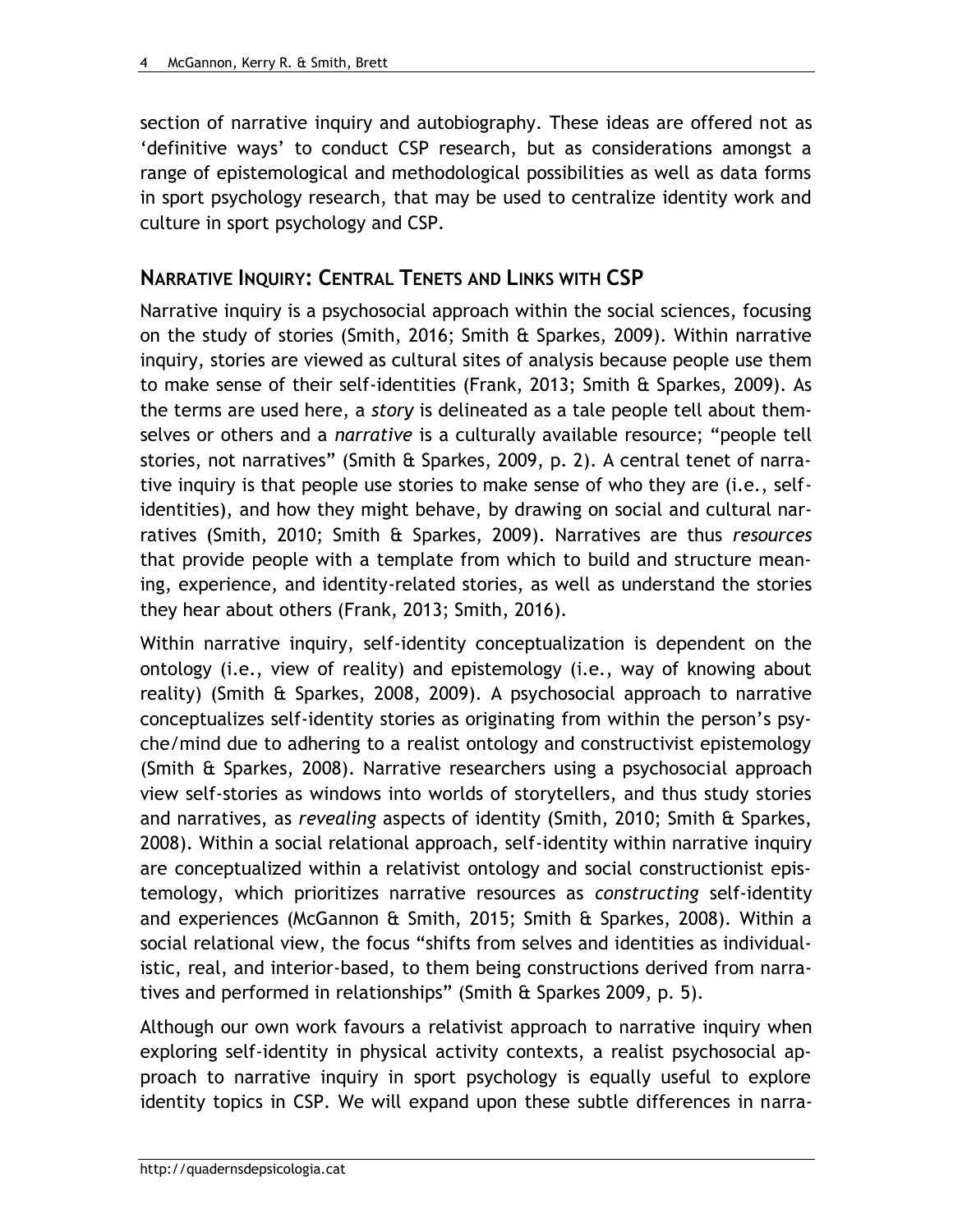tive approach when outlining autobiographical examples in sport research. Regardless of whether one subscribes to a psychosocial or social relational approach in CSP research, a key convergence of CSP with narrative inquiry is that studying stories affords the opportunity to explore the nuanced ways in which people use stories to create and express identities and sporting lives. When people in sport contexts tell, or witness, identity transformative stories within particular narrative resources, for example, emancipation and change is possible (Smith et al., 2016), because stories have associated action, and reactions, depending on the narrative resources that frame them (Frank, 2013). Conversely, telling and/or listening to stories that are oppressive or health compromising within sport, can solidify truths, but also expose problematic and discriminatory practices that negatively impact well-being and performance (Carless & Douglas, 2013; McGannon & McMahon, 2019). Studying stories with a narrative sensibility within CSP opens up possibility for marginalized identities to come to the fore, making social inclusion and change a possibility (Blodgett et al., 2017; McGannon & Smith, 2015).

Relativist narrative inquiry also allows researchers to challenge the reliance on a cognitive conception of self-identity within sport psychology (McGannon & Smith, 2015; Smith, 2010). The destabilizing of a cognitive conception of selfidentity is an additional convergence with proponents of CSP grounding their work in feminist and cultural studies. Such work challenges the status quo in terms of what counts as a research focus in sport psychology and how that focus is explored, questioning a post-positivist approach in research as the 'best' or more valid approach (McGannon & Smith, 2015; Smith, 2016).

Narrative researchers may adopt a *story analyst* or *storyteller* approach to narrative inquiry (Smith, 2016; Smith  $\hat{\alpha}$  Sparkes, 2009). When operating as a story analyst, the story and the narratives that frame it are treated as the *objects* of study. Story analysts place narratives *under* analysis and communicate results in the form of a *realist tale* to produce an analytical account *of* narratives (e.g., quotes from stories/narrative accounts, interpreted with researcher commentary and theory) (Smith & Sparkes, 2009). Storytellers communicate the analysis of a story in the form of a *creative analytical practice* (CAP). CAP is an umbrella term for research practices that embrace creative forms of representation and writing to show layers of lived experience, emotion and theory in research findings (McMahon, 2016). Researchers using CAP from a storyteller approach produce a tale *as* a story in evocative, entertaining and accessible forms, such as autoethnography (i.e., personal self-story) and creative nonfiction (i.e., story created from data and themes) (Smith, 2016). From a storyteller approach, the story is analytical and theoretical in its own right; analysis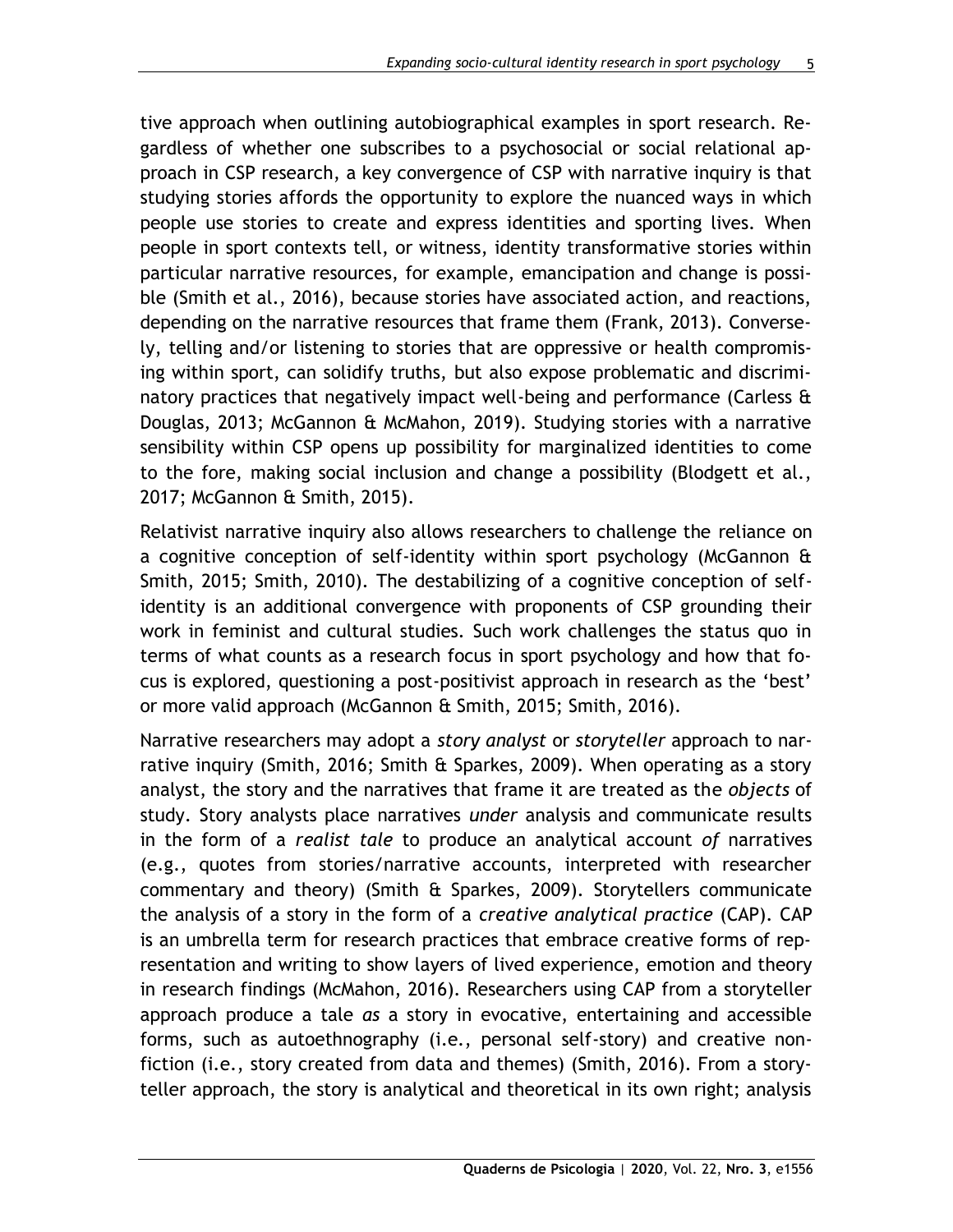happens within a story intentionally communicated in a way that reconfigures 'writing up results' as a medium of creative and artistic expression (McMahon, 2016; Smith, 2016). The distinction between a story analyst and a storyteller is an important one, given that both approaches are useful to learn more about, and explore representations of, identities through narrative inquiry in sport. Having said this, the approach to autobiography outlined next, and the research examples that follow, draw on a story analyst approach. We return to a storyteller approach and its potential, when outlining future possibilities for CSP research using autobiography.

## **AUTOBIOGRAPHY**

One form of culturally rich self-story constructed within narrative resources worthy of study are athlete autobiographies (Pipkin, 2008). An 'autobiography' is a first person story told by a single narrator, which contrasts with biographies written by a third person about someone (Smith  $\alpha$  Watson, 2010; Sparkes  $\alpha$ Stewart, 2016). The study of autobiography as a cultural site links to work in literary theory, history and anthropology (Eakin, 2008; Smith & Watson, 2010). Relevant to conceptualizing athletic identities, is that the body has been recognized as a crucial site of autobiographical knowledge and expression, as well as a textual surface on which a person's life and material experiences is inscribed (Eakin, 2008; Sparkes, 2004). Aligning with tenets of narrative inquiry, autobiographies infuse personal, social and cultural realms, because their content and ways of storytelling draw on cultural narratives for understanding and shared meaning (Eakin, 2008; Smith & Watson, 2010).

Sporting autobiographies are commercially produced forms of celebrity autobiographies, focusing on high profile athlete's lives, providing public access to sport culture (Sparkes, 2004; Sparkes & Stewart, 2016). Autobiographies differ from stories gathered through researcher-led interviews subsequently analysed and published with participant(s) identities concealed (McGannon & McMahon, 2019; Sparkes & Stewart, 2016). Sport autobiographies are in abundance, as more athletes and sports workers write about, and confess, their lives in publicly available formats (e.g. book, digital, social media, documentary film). Despite their ubiquity and cultural presence, Andrew Sparkes and Carly Stewart (2016) noted that trustworthiness of autobiographies as data (re)sources may be questioned by those grounding research in realist understandings of identity and seeking objectivity or accuracy, as they may be ghost written and/or produced for profit or sensationalism. Underscoring a lack of trust in autobiographies as data sources is the privileging of interviews as the gold standard in qualitative research (McGannon, Smith et al., 2019; Sparkes & Stewart, 2016).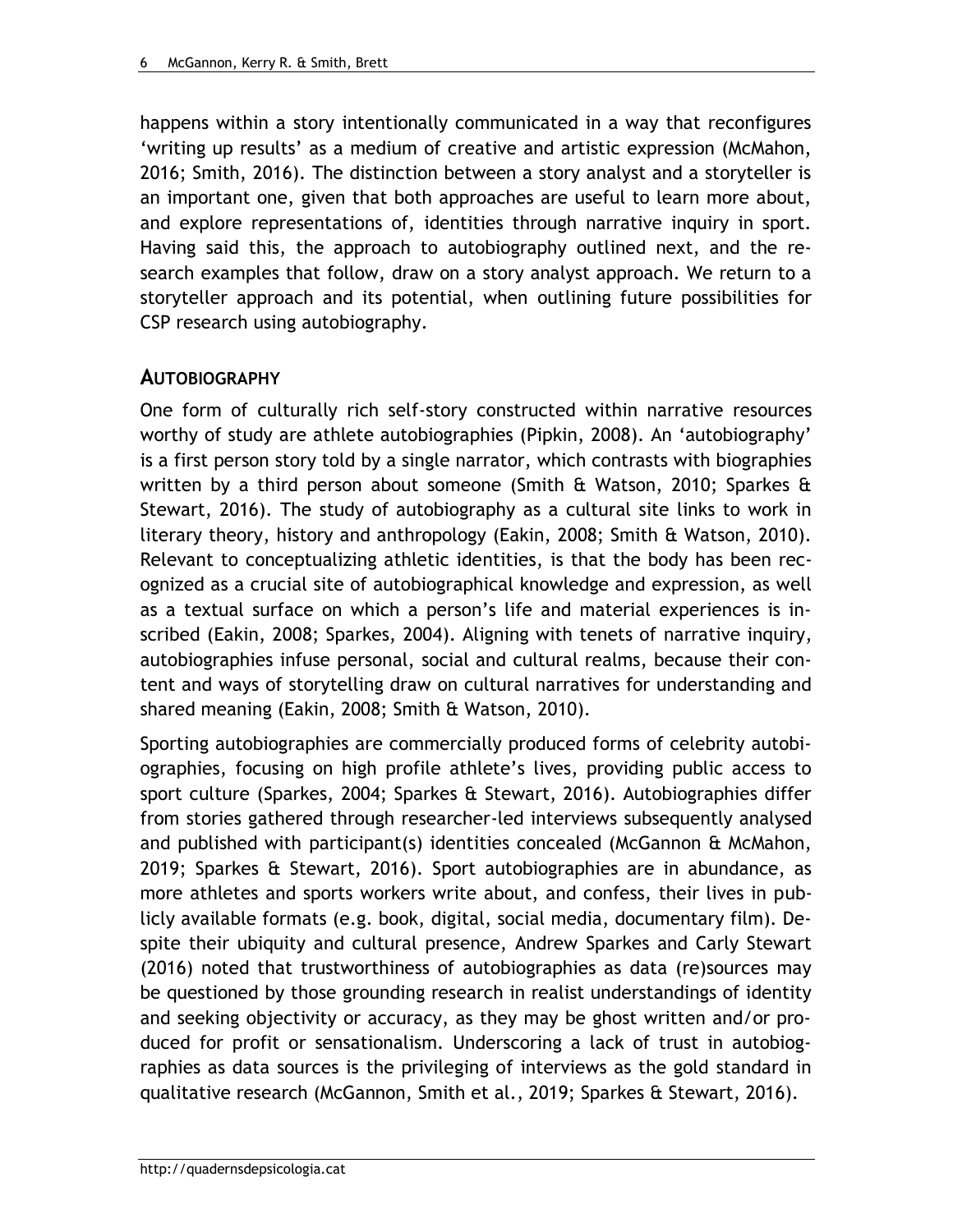Despite potential issues or pitfalls of autobiographies as data resources, the theoretical and methodological advantages to exploring athlete autobiographies from a story analyst approach in narrative inquiry transcend the aforementioned concerns. This is particularly the case when one considers that the public readily consumes these rich and evocative stories, which constitutes a cultural phenomenon worthy of study (Pipkin, 2008; Sparkes & Stewart, 2016; Stewart, 2011). Moreover, when grounded in narrative inquiry, autobiographies can be studied as novel data sources and ways to explore and theorize sociocultural identities, rather than providing windows into 'true' identities, psyches and lives (Eakin, 2008; Smith & Watson, 2010). When conceived of in this manner, autobiographies afford CSP researchers the opportunity to witness and explore cultural identities constructed within socio-cultural narrative resources.

Of additional interest to sport psychology, is that autobiographies are pedagogical resources that can be used to teach and/or show understanding through providing access to emotional life worlds of athletes (Pipkin, 2008; Sparkes, 2004). Aligning with the tenet of narrative inquiry that views stories and narratives as 'actors', autobiographies 'do things' on, and for, people (Eakin, 2008; Frank, 2013). Through public disclosure of one's story, autobiographies can facilitate critical reflections in tellers and listeners through forms of confession and exposure of silenced, stigmatized or difficult to access topics, particularly in elite sport culture (McGannon & McMahon, 2019; Newman et al., 2016). In light of the theoretical, analytical and pedagogical potential of autobiographies, CSP researchers interested in identity and social change through providing space for people to tell and witness stories, have much to gain by studying athlete autobiographies grounded in narrative inquiry.

## **RESEARCH ON ATHLETE AUTOBIOGRAPHIES**

Since Sparkes and Stewart (2016) outlined the analytical, theoretical and pedagogical potential of autobiographies in the sport and exercise sciences, published autobiographic studies have gained traction in sport psychology. In what follows, we draw on examples of autobiography studies to show the potential of autobiography research for expanding identity work and CSP goals. We present these studies under two topics in need of deeper cultural exploration in sport psychology: gender issues in women's sport and health and wellbeing issues in sport.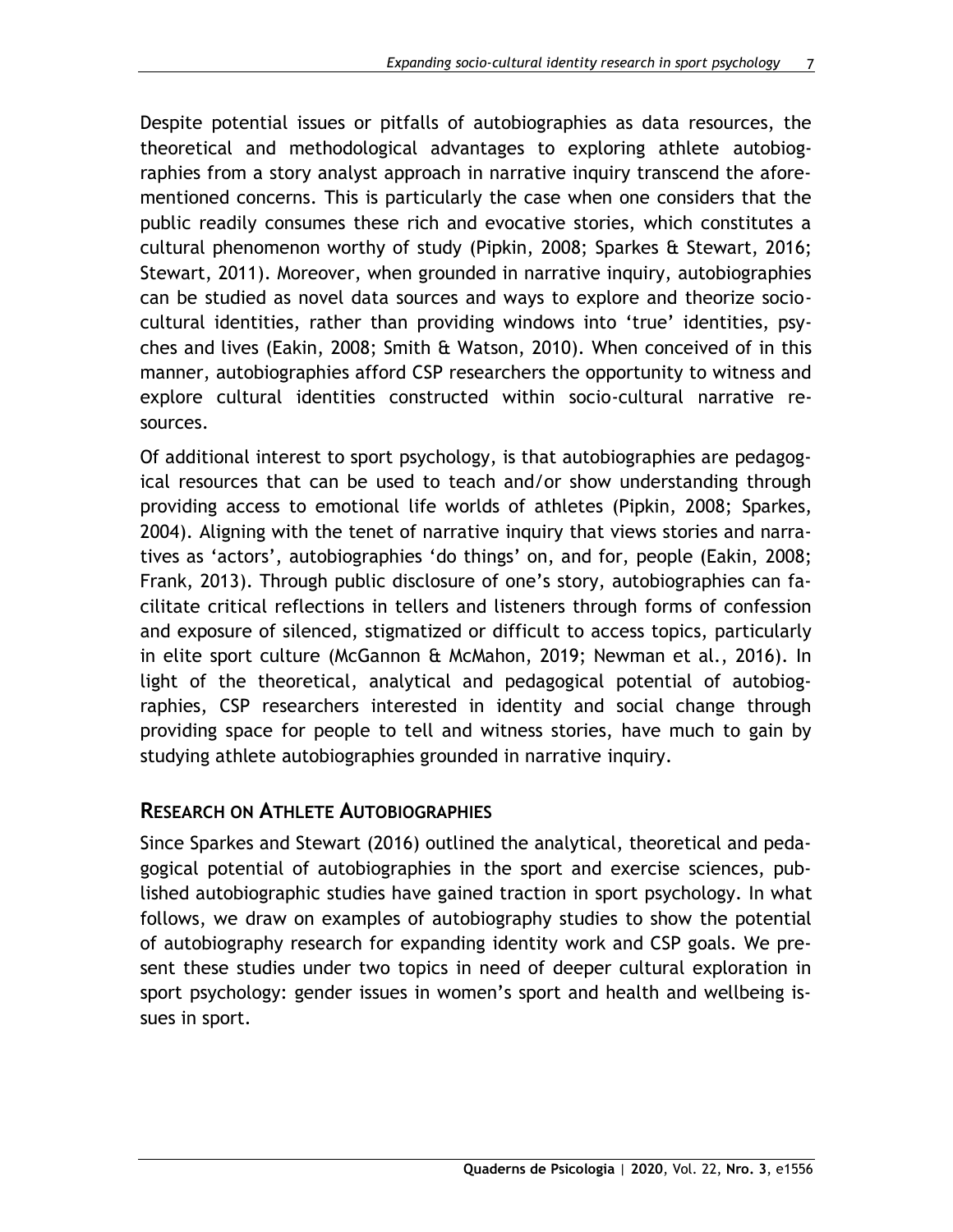### **Gender Issues in Women's Sport**

As noted in our introduction, researchers in sport studies, sport psychology, and CSP, have drawn attention to inequalities in sport, particularly from a gender perspective (Blodgett et al., 2017; Fisher et al., 2003; Gill, 2001; Krane, 2001; McGannon, Schinke et al., 2019). From a relativist ontology, the notion that gender reflects particular attitudes and behaviours based on a binary of masculinity and femininity (i.e., male or female) grounded in biology (i.e., sex) is challenged (Butler, 2006). Instead, gender is *performed* via expected behaviours and linked to a range of sexualities, solidifying what it means to be 'feminine' and 'masculine' (Butler, 2006). These meanings further depend on the narratives drawn upon to make sense of gendered performances and sexuality (Butler, 2006; McGannon, Schinke et al., 2019). Despite the possibility for a range of gender and sexuality expressions, within women's sport, compulsory heterosexuality (i.e., people are assumed to be attracted to the opposite sex), limited forms of femininity (e.g., passive, demure, quiet), and physicality (e.g., less muscular, less aggressive) intersect to suggest what is appropriate for women athlete's gender expression (Krane, 2001).

Against a backdrop that privileges men's sport, and certain forms of masculinity (e.g., strong, muscular, aggressive), sport is a cultural site where the gender binary and heteronormativity are reinforced as 'natural' (Connell & Messerschmidt, 2005; Krane, 2001). Women's sport is often positioned as 'less than' male, and when women athletes deviate from heterosexuality and/or femininity through embodying so-called masculine qualities (e.g., muscularity, strength, aggression), they may be marginalized and/or have their identities as women questioned (Blodgett et al., 2017; McGannon, Schinke et al., 2019; Schippers, 2007). Given that CSP is concerned with identity expression and inclusion, and that women athletes continue to experience marginalization, focusing on gender issues in women's sport is important.

Two autobiography studies by Stewart combined feminist theory with relativist narrative inquiry to examine two high profile sportswomen's identities and experiences across their sport careers. In the first study, British boxer Jane Couch's autobiography 'Fleetwood Assassin' was explored (Stewart, 2011) as a story of cultural significance in light of Couch's intersecting identities of working class, heterosexual, boxer/athlete and physicality. Stewart's analysis of Couch's story showed her identity literally taking shape through boxing, and the ways in which she (re)negotiated 'feminine' ideals concerning her body and athletic identity within male dominated boxing spaces in order to distance herself from 'being lesbian' or 'not looking feminine enough'. This autobiographical analysis further unpacked the pressures that sportswomen face to conform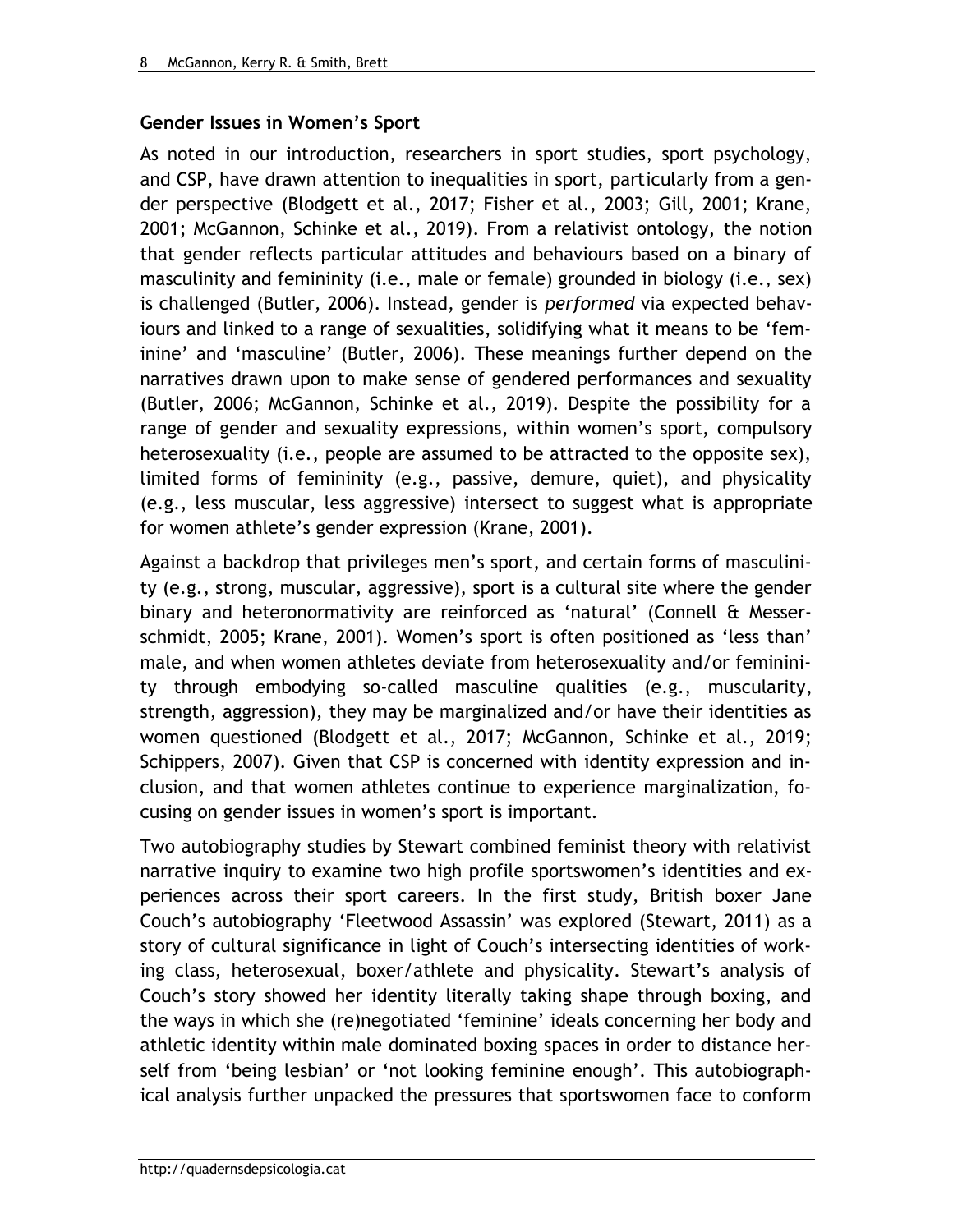to a narrow narrative of femininity in order to attain control of their bodies and sport performance.

More recently, Stewart (2017) explored Welsh cyclist, Olympian and World Champion, Nicole Cooke's autobiography 'Breakaway' in relation to gender relations and discrimination within cycling culture. This analysis highlighted the detrimental psychological impact of sexism grounded in structural discrimination across Cooke's career, and lack of agency she experienced due to exclusion and political ramifications of reporting inequality. This analysis also highlighted how Cooke's intersecting identities of White, heterosexual, and middle class afforded her the opportunity to use her story post-retirement. Through her experiences and public story, Cooke raised awareness of inequality, contributing toward social justice for women's sport. Collectively, Stewart's work highlighted autobiography's analytic and pedagogical potential to raise awareness of problematic 'gender standards' and discriminatory practices that sportswomen are subjected to, and how autobiography exposes complex power issues that sportswomen negotiate.

Dawn Heinecken's (2016) 'jockography' study grounded in cultural studies and a social constructionist conception of female athletic self-identity, took a broader approach to exploring gender issues. This study examined 30 published autobiographies of high profile U.S. sportswomen (6 African American and 24 White) in a range of sports (e.g., swimming, gymnastics, track and field, soccer, basketball). Dawn Heinecken's analysis showed that, regardless of intersectional aspects of identity (e.g., race, class, athlete), all sportswomen negotiated their identities in ways that reinforced narrow notions of heterosexual femininity in order to gain access to power and privilege within sport spaces (e.g., sponsorship, media attention, career advancement). Similar to Stewart's findings within Couch's autobiography, these findings were pronounced for women negotiating success in 'male coded' sports (e.g., boxing, basketball) where aggression, muscularity and strength were assets. Athletes in 'feminized sports' (e.g., figure skating, gymnastics) drew on the gender binary of feminine vs. masculine, constructing powerful aspects of their physicality as the exception, which afforded access to men's power. By showing that women drew on narrow gendered narratives concerning femininity and sexuality within their stories, Heinecken's autobiographic study showed that confronting or calling out inequalities were less likely.

The final study published within sport psychology by Kerry McGannon, Erin Tatarnic and Jenny McMahon (2019) explored British track athlete Jo Pavey's autobiography 'This Mum Runs'. The aim of this work was to expand understanding of the nuanced gendered narratives concerning motherhood and sport.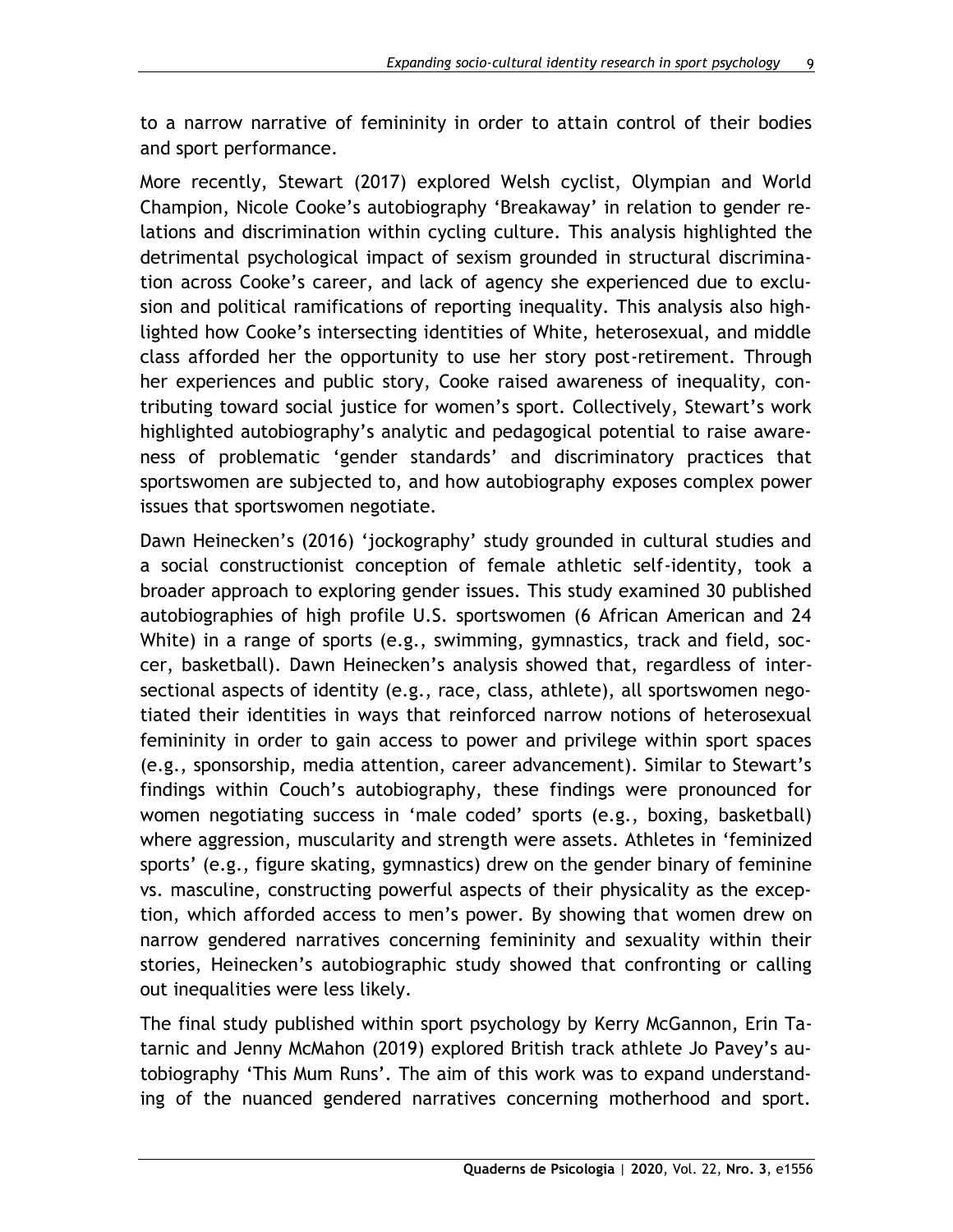Pavey's story was culturally significant to focus on because many of her notable athletic achievements came after having two children. In particular, she won a bronze medal at the July 2014 Commonwealth Games ten months after giving birth to her second child and then won the gold medal in the 10,000m at the European Championship in August, 2014. The following central theme was identified within the context of pregnancy and motherhood in relation to training and competition within Pavey's autobiography: *discovery narrative- reconfiguring the performance narrative*, along with two sub-themes: *go with the flow* and *best of both worlds.* The sub-themes identified within this work showed the complex navigation of tensions in relation to an athlete mother identity grounded in family relationships to facilitate training and competition goals, within a discovery narrative. The discovery narrative meanings characterized sport as conduit to enjoyment, and competition linked to personal growth. Applied sport psychology recommendations using narrative theory included using female athlete stories as concrete entry points (i.e., pedagogical resources) to encourage compatible athlete mother identities and sport career engagement. Such narratives contrasted with narratives of 'good motherhood' which position motherhood and athlete identities as incompatible, pressuring women to choose and/or navigate motherhood and athletic career with minimal support because women are 'naturally' suited to caregiving. This study added to the aforementioned autobiographic work on gender issues, and was the first autobiographic study to focus on elite athlete mother identities.

### **Athlete Health and Well-being Issues**

Athlete health and well-being are complex research areas encompassing a range of findings stemming from psychological, clinical and sociological theorizing and research. Health and well-being can refer to 'mental health' as being on a continuum where psychological states do not interfere with functioning, to where one experiences low functioning along with psychological states consisting of a range of problematic cognitive, emotional, or behavioural characteristics (Schinke et al., 2018). A recent review of literature showed that elite athletes are vulnerable to experiencing mental health issues due to performance pressures, training regimes and environments that compromise health and well-being. These issues include, but are not limited to, depression, anxiety, eating disorders, stressors (e.g., injury, overtraining, career transition), substance use and addiction, and trauma related disorders (Reardon et al., 2019). Athlete mental health has recently come to the forefront, with two central organizational and academic bodies in sport psychology — The European Federation of Sport Psychology (FEPSAC) (Moesch et al., 2018) and International Society of Sport and Exercise Psychology (ISSP) (Schinke et al., 2018) — re-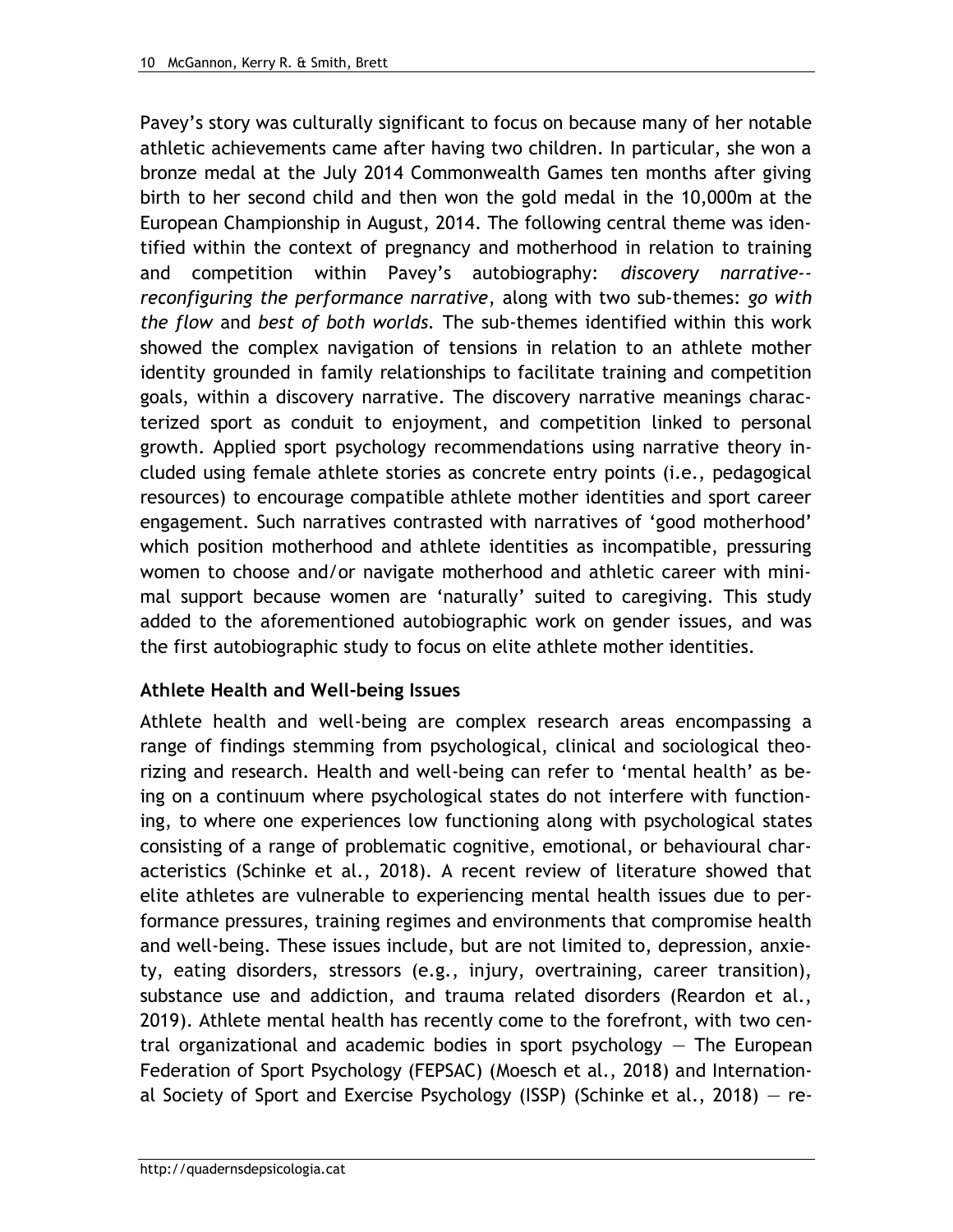leasing position statements on elite athlete mental health. These statements synthesized key issues for researchers and practitioners to consider, as well as future areas of research on elite athlete mental health.

The socio-cultural realm is a growing area of focus to expand knowledge and research on athlete mental health. Relevant for CSP, is the exploration of the links between identity marginalization and/or identity foreclosure, adaptation and adjustment and mental health (Schinke et al., 2018). Sport psychology researchers have also drawn attention to the 'performance narrative' as contributing to sport cultures and practices that can compromise mental health. The performance narrative centralizes a singular athletic identity and striving for outcome-oriented results (e.g., winning, being the best, perfectionism) to the exclusion of other life pursuits (e.g., relationships, children, hobbies) (Carless & Douglas, 2013; McGannon, Tatarnic, et al., 2019). When framed within this narrative, athletes' life stories follow a linear path of actions centring on rigid training regimes and physical and mental sacrifice. Problematizing the performance narrative allows researchers and practitioners to question, and show, the ways that it leaves athletes with a false sense of agency, to the exclusion of developing other aspects of identity and resources with which to adapt when personal setbacks occur, or if they become ill, injured, or retire (Carless & Douglas, 2013).

Ted Butryn and Matthew Masucci (2003) published one of the first autobiographic studies in cultural studies, to explore the intersection of illness, bodyself relationships, and implications for identity meanings within an elite athlete's life journey. Working at the intersection of autobiographic studies and critical cultural studies, they analysed cyclist Lance Armstrong's autobiography '*It's Not About the Bike: My Journey Back to Life'*. This text was used as a resource to explore Armstrong's experiences after cancer diagnosis, treatment and remission, and come back to win the Tour de France in 1999. Butryn and Masucci's (2003) critical analysis showed that Armstrong's body-self relationships intertwined with technology (e.g., medicine, sport equipment and training) which (re)created his body, identities and psyche in ways that compromised, and enhanced, his health. For example, when recovering from cancer, Armstrong relentlessly pursued physical conditioning through technology; this enhanced his performance and 'hero status', but also led to putting his body at risk and stress.

Andrew Sparkes (2004) extended the above work through a different analysis of Armstrong's autobiography grounded in Art Frank's (2013) work on illness narratives. This relativist narrative analysis of Lance Armstrong's autobiography demonstrated that disciplinary regimes (e.g., medical treatment, extreme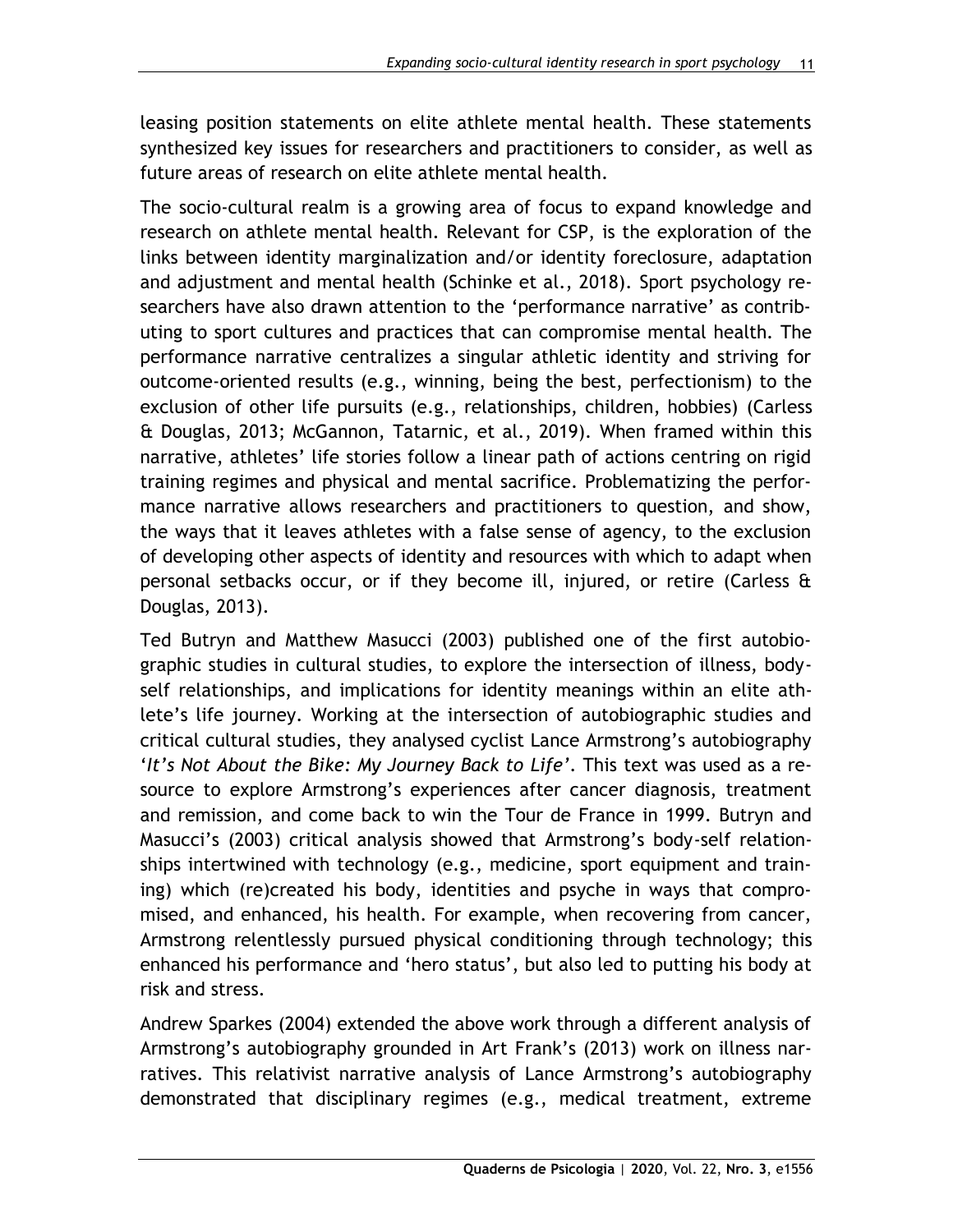physical training) also constructed his body-self relationships in. When drawing on a cultural 'narrative of restitution' which expects an ill person to return to 'good as new' through medical science, Armstrong constructed his ill-body and mind-set as needing to be returned to pre-cancer status. While this narrative facilitated Armstrong's outlook initially, the downside was that the reality of the cancer experience was stressful and characterized by fear and loss of an athletic identity. Armstrong eventually shifted to a 'quest narrative', which meets suffering and illness head on. A quest narrative allowed him to psychologically adjust to his changed body (e.g., scarred by surgery/treatment), accept himself, and make meaning of the illness to gain life perspective.

Stewart et al. (2011) conducted a more extensive social relational narrative analysis of 12 athlete autobiographies on a range of illnesses (e.g., depression, panic disorder, cancer, multiple sclerosis). The role of metaphor (i.e., the means by which experiences are described in relation to something else) using Art Frank's (2013) illness narratives, was explored within the stories. All 12 autobiographies drew upon a war metaphor within a restitution narrative, in the hope of restoring one's self and body back to pre-illness condition, using medical treatment and science. The notion of 'fighting the enemy' of illness was appropriated by athletes as a legacy linked to their identities as strong athletes who never waver or give up. In terms of psychological adaptation and adjustment, this metaphor served to propel some toward healing, but silenced the expression of distress and accepting that illness changes the self and that one's body is not always 'cured'. Related to this finding was also the use of the 'body as a machine' metaphor within a restitution narrative. This metaphor facilitated control for some athletes, but for others led to feeling isolated and broken when they could not be 'fixed' like a machine. The metaphor of 'life as a journey' within a quest narrative allowed athletes to (re)create their identities through distancing themselves from dark memories and gain perspective.

While the autobiographic studies above did not explore the intertwining of gender, it is useful to draw attention to the potential role of gender ideologies using the concept of 'hegemonic masculinity' (Connell & Messerschmidt, 2005). 'Hegemonic masculinity' is a culturally idealized form of 'being a man' and can be used to explain how and why men maintain dominant social roles over women, and other gender identities, which are perceived as 'feminine' and therefore less desirable (Schippers, 2007). Within sport, certain cultural ideals of masculinity (e.g. control, less emotion, strength, success tied to bodily sacrifice and pain) afford those who confirm to these ideals with power and privilege. The restitution and quest narratives identified within Armstrong's story that both compromised and enhanced his health, are further understood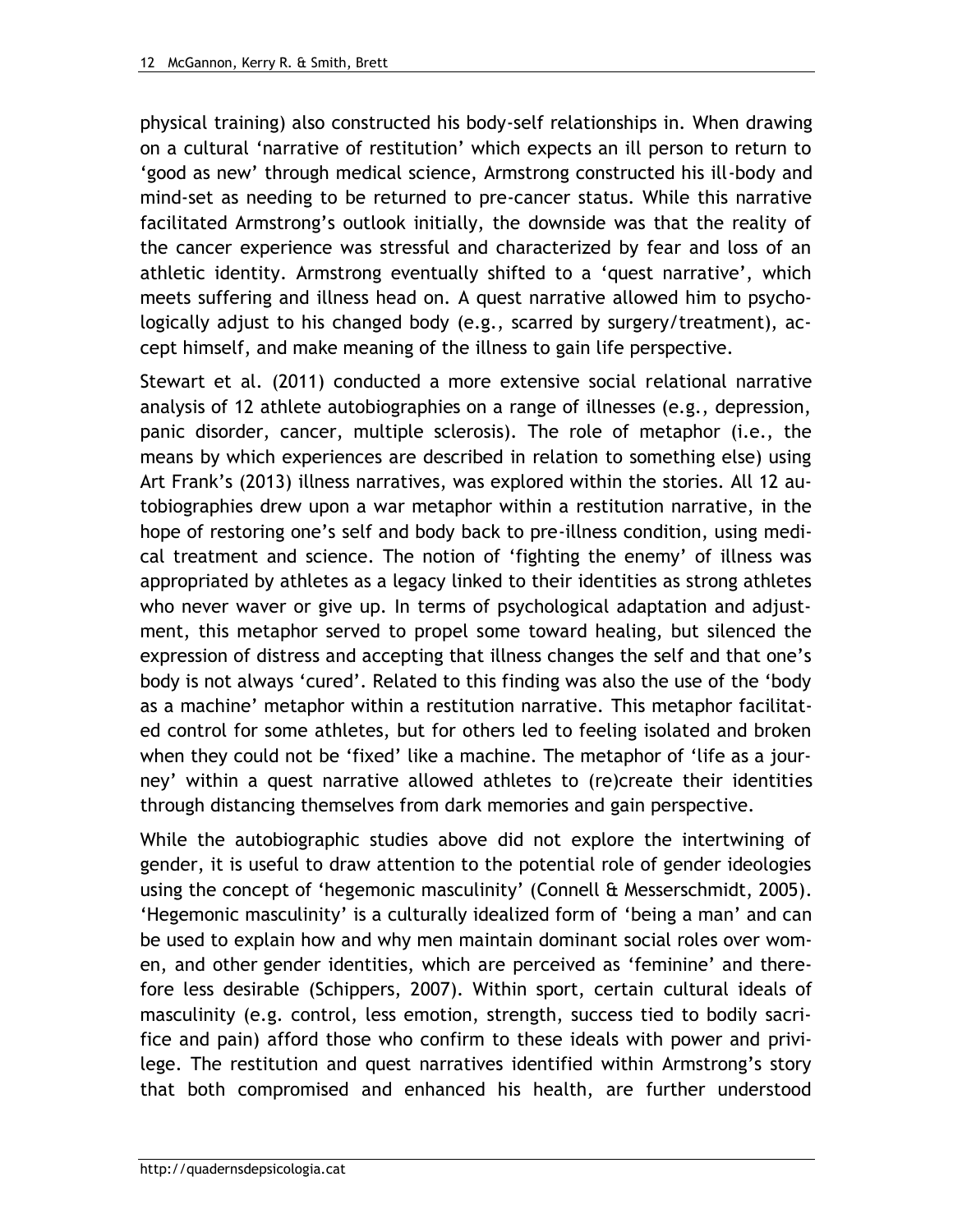against a backdrop of these hegemonic masculine ideals of what it means to be a 'male athlete' (e.g., fit, strong, cancer-free, heroic). Within Lance Armstrong's autobiography, the pursuit of these so-called masculine ideals through the adoption of bodily regimes, afforded him dominance, power and privilege in his sporting career, despite the personal pain and sacrifice involved (Butryn & Masucci, 2003).

Applied to the larger autobiographic study on illness and the role of metaphors by Stewart et al (2011), the concept of hegemonic masculinity also affords the opportunity to delve deeper into the role of taken for forms or language use (i.e., metaphors) as perpetuating masculine ideals. These ideals work to advantage adaption and adjustment for some, but also disadvantage and silence mental health issues or expression of distress, for others. For example, the use of war metaphors such as 'fighting the enemy' and the ties to a strong athletic body identified within a restitution narrative, may be further read as masculine (Sparkes, 2004), as these are linked to denial of emotion and hiding vulnerability. As noted, some athletes conforming to these ideals when drawing on a restitution narrative within their stories experienced stigma, shame, pain and denial of their experiences. The use of 'masculine metaphors' also privileged some athletes and aligned with their experiences, but also silenced others whose illness trajectory and experiences do not conform.

In one of the first published autobiographic studies in sport psychology, Karen Howells and David Fletcher (2015) built on athlete identity and health research by exploring eight autobiographies of Olympic swimmers' experiences of adversity (e.g., mental or physical illness, family stressors, silenced sexualities, addiction, and abuse). This study was grounded in a psycho-social approach to narrative inquiry to explore the unfolding process of adaptation to adversity. Their narrative analysis showed that swimmers initially sought normalcy through an emotional and physical connection with swimming within their stories. Using a connection with the water in this manner pushed traumatic disclosure to the background. In turn, athletes developed public (e.g., a disciplined, controlled, and confident athlete) and private (e.g., an insecure, distressed athlete) identities, which compounded health related issues (e.g., eating disorders, depression, anxiety, self-harm, drug and alcohol abuse). Athletes were able to shift these maladaptive practices and fractured identities by problematizing the performance narrative and shifting to a quest narrative. The support from others (e.g., coaches, family, and therapist) was key in facilitating the use of cultural narratives to facilitate athlete's growth, spiritual awareness, and prosocial behaviour.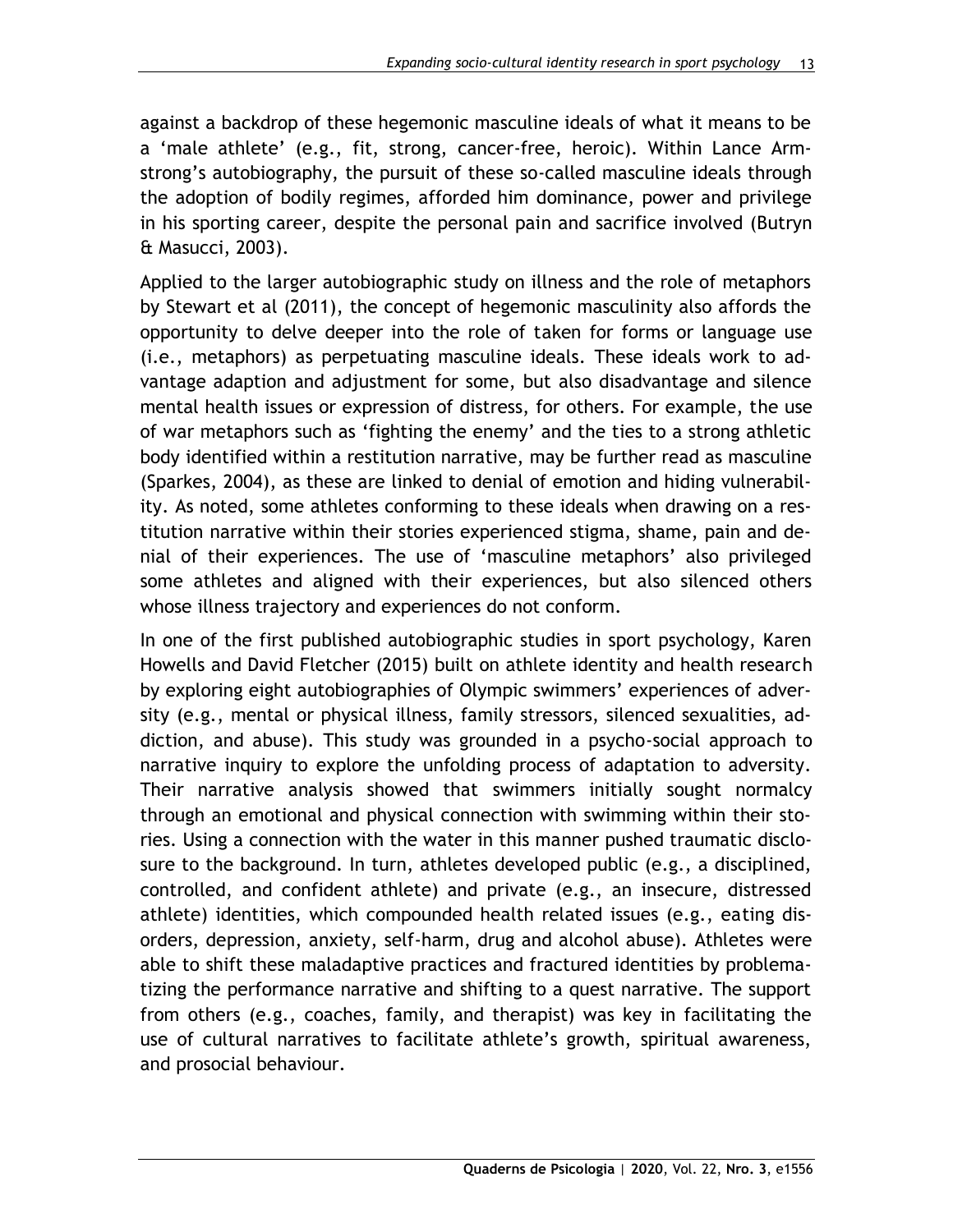The autobiographic research reviewed thus far is valuable for sport psychology researchers and practitioners, interested in athlete mental health. Such work opens up access to difficult topics such as physical and mental illness and allows for an additional critical lens and analysis dimension, not available through reading the stories on one's own. The additional advantage of this autobiographic research with a CSP lens, is that performance and restitution narratives assumed useful for mental health and performance, can be identified as problematic. These narratives may silence athletes and/or impact identity construction and adjustment in a number of ways, with positive and difficult forms of adjustment for athletes. While such studies in sport psychology are rare, Hannah Newman et al. (2016) further showed the value in studying athlete autobiographies to gain access to the often stigmatized topic of athlete mental health, through a detailed focus on depression in 12 athlete autobiographies. Again, taking a psycho-social approach to narrative which views stories as reflections of mental states, this study shed light on influences outside of, and within, sport culture that make athletes vulnerable to depression. These influences included life stressors such as family (e.g., parental divorce, parental pressure), relying on tangible results (e.g., winning, medals, performance goals) for self-worth and acceptance by others (e.g., teammates, family, coaches), and intense emotional reaction to failure linked to perfection. The foregoing influences intertwined with depressive symptoms and a singular athlete identity, which negatively influenced sport engagement and performance, opening up discussions of developing proactive approaches to depression prevention, detection and management.

A recent study in sport psychology used social-relational narrative inquiry to study disordered eating meanings and experiences of two Olympic female swimmers' — Amanda Beard and Leisel Jones — struggle and recovery as socially constructed within their stories (McGannon & McMahon, 2019). Two cultural narratives were identified within Beard's and Jones' autobiographies: *performance narrative and struggle* and *personal growth narrative*. These narratives framed turning points within the stories connected to body-self relationships *body and relationship turning points* (linked to struggle) and *emotional and body acceptance turning points* (linked to recovery). These findings build upon the aforementioned autobiographical research in cultural studies and sport psychology, which shows the value of studying elite athletes' stories as theoretical, methodological and pedagogical resources to learn more about athlete health and well-being. This study also showed the intersection of gendered disordered eating meanings of struggle and recovery within elite swimming culture as nuanced personal and cultural processes across female athletes' careers. Aligning with the work reviewed earlier on sportswomen and gender, this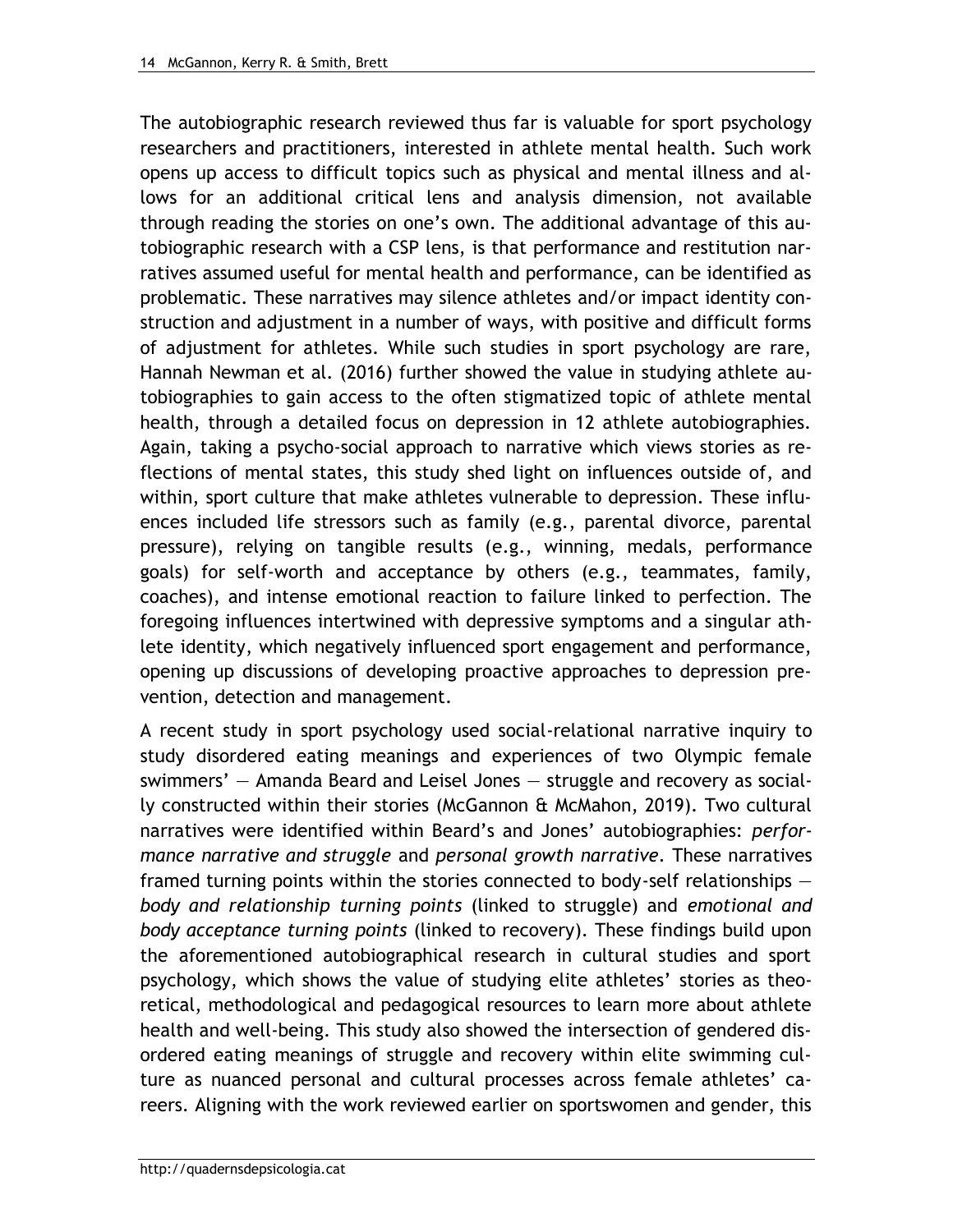study on gender and athlete health expands ways to use autobiographies as pedagogical resources to harness relational narratives (e.g., support from family, therapist or practitioner) to facilitate additional understandings of female athlete's recovery.

# **FUTURE RESEARCH AND CONCLUDING REFLECTIONS**

The use of narrative inquiry in conjunction with athlete autobiographies as data resources, is a research avenue that embraces personal and public forms of stories as cultural sites of analysis, to expand understanding of self-identity, sport participation and performance issues in a range of sport contexts. Autobiographic studies grounded in narrative inquiry are growing in sport psychology, because autobiographical analysis adds to, and expands, sport psychology research. Such work has allowed researchers to show that narratives matter for elite athlete identity expression and inclusion, mental health, well-being and performance (Blodgett et al., 2017; Carless & Douglas, 2013; Howells & Fletcher, 2015; Newman et al., 2016; McGannon, Schinke et al., 2019; McGannon & McMahon, 2019; Smith et al., 2016). In terms of CSP's central focus on identity expression and inclusion within the context of social justice, autobiographies have much to offer toward adding to, and expanding, the CSP research agenda.

Moving forward there are several future research avenues that sport psychology researchers interested in working at the intersection of narrative inquiry and autobiographic studies, might consider. The first of these to explore a more diverse range of athlete autobiographies from different sport cultures and countries/geographic regions. The published autobiographic work that we reviewed has focused on White, able-bodied, middle class, heterosexual athletes, from European and/or Western cultures. Studying athlete autobiographies from other identity, social and cultural backgrounds in terms of social class, race, sexuality, (dis)ability, physicality and gender identities would expand the CSP research agenda concerning understanding identity expression and inclusion. In terms of gender, health and well-being issues, the autobiographic research landscape is wide-open for exploration, particularly given that elite and professional athletes are coming forward to tell their stories as forms of disclosure and witness, to destigmatize mental illness and/or identity struggles that impact sport performance. In this regard, a range of gender, mental health and self-identity related issues might be included on the CSP research agenda, as disclosed through published athlete and sporting autobiographies. Such topics might include addiction (e.g., sex, gambling, drugs, and alcohol), sexuality, homophobia, career transition, sport injury and/or illness, and forms of trauma (e.g., abuse, domestic violence). Autobiographical data sources might come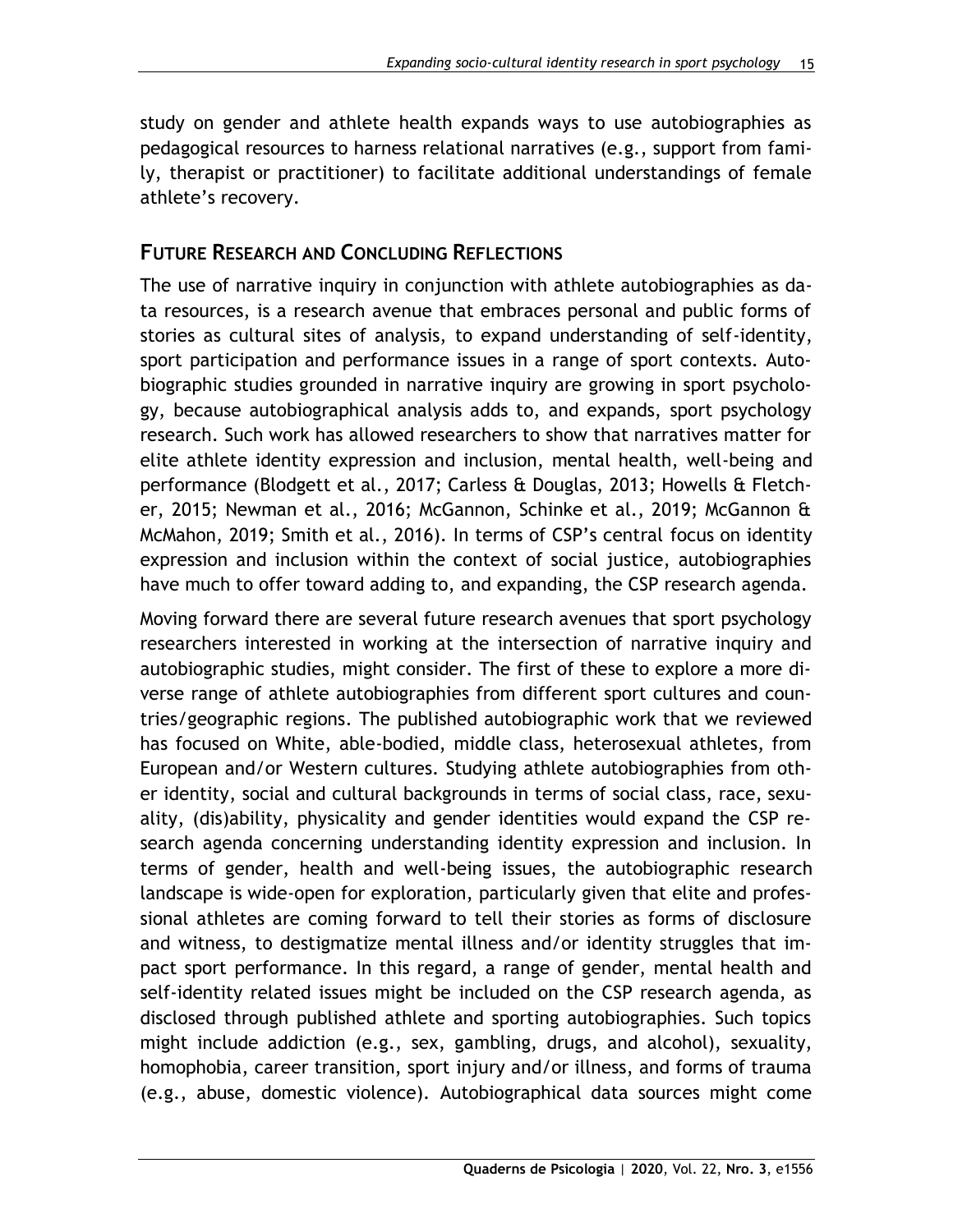from published books (digital, audio, textual), film, television or digital media spheres (e.g., websites, blogs, podcasts).

Finally, given that narrative inquiry and autobiography point to stories 'doing things' and having behavioural effects, a focus on research exploring autobiography as a pedagogical tool to learn more about how stories are used and impact others, would be of value. Future research in this regard could invite athletes and researchers to be storytellers  $-$  recreational, competitive, elite  $-$  to write first person short autobiographies in relation to cultural identities, sport participation and/or performance. Stories could be analysed for content, structure and cultural meanings, within the context of socio-cultural narrative resources, and linked to psychological, behavioural and social implications. Autobiographies on various gender, health and performance issues and the role of sport culture can also be shown to stakeholders (e.g., coaches, teammates, sports medicine staff), who can then be interviewed individually or in focus groups. The exploration of the narrative resources used to make sense of the stories, and how such stories affect their own practices, would be of interest. The foregoing ideas and research outlined in the present paper are a modest starting point for what we hope will be continued stimulation and growth concerning narrative and autobiographical research forms, to learn more the social construction of identity in relation to sport participation and performance.

## **REFERENCES**

- Blodgett, Amy T.; Schinke, Robert J.; McGannon, Kerry R. & Fisher, Leslee A. (2015). Cultural sport psychology research: Conceptions, evolutions and forecasts. *International Review of Sport and Exercise Psychology, 8*(1), 24-43. <https://doi.org/10.1080/1750984X.2014.942345>
- Blodgett, Amy T.; Ge, Yang; Schinke, Robert J. & McGannon, Kerry R. (2017). Intersecting identities of female boxers: Stories of cultural difference and marginalization in sport. *Psychology of Sport and Exercise, 32,* 83-92. <https://doi.org/10.1016/j.psychsport.2017.06.006>
- Brewer, Britton W.; Van Raalte, Judy L. & Linder, Darwyn E. (1993). Athletic identity: Hercules' muscles or Achilles heel? *International Journal of Sport Psychology, 24*(2), 237–254.
- Butler, Judith (2006). *Gender trouble: Feminism and the subversion of identity*. Routledge.
- Butryn, Ted M. (2002). Critically examining White racial identity and privilege in sport psychology. *The Sport Psychologist, 16*(3), 316-336.
- Butryn, Ted M., & Masucci, Matthew A. (2003). It's not about the book: A cyborg counter narrative of Lance Armstrong. *Journal of Sport and Social Issues*, *27* (2), 124-144. <https://doi.org/10.1177/0193732503252176>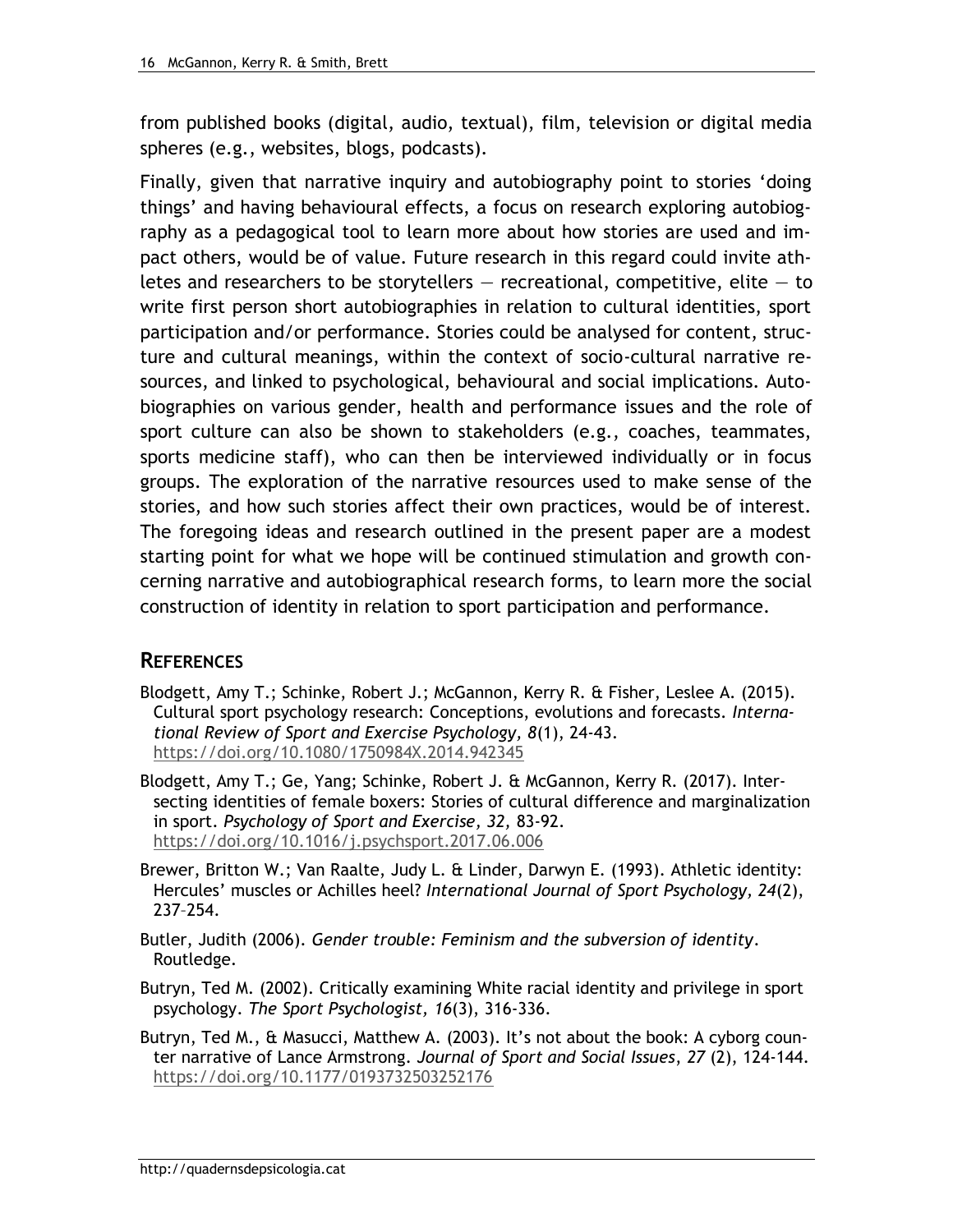- Carless, David, & Douglas, Kitrina (2013). Living, resisting, and playing the part of athlete: Narrative tensions in elite sport. *Psychology of Sport and Exercise*, *14*(5), 701- 708.<https://doi.org/10.1016/j.psychsport.2013.05.003>
- Connell, R.W., & Messerschmidt, James W. (2005). Hegemonic masculinity: Rethinking the concept. *Gender & Society, 19*(6), 829–859. <https://doi.org/10.1177/0891243205278639>
- Eakin, Paul J. (2008). *Living life autobiographically: How we create identity in narrative*. Cornell University Press.
- Fisher, Leslee A.; Butryn, Ted M., & Roper, Emily A. (2003). Diversifying (and politicizing) sport psychology: A promising perspective. *The Sport Psychologist, 17*(4), 391- 405.
- Frank, Arthur (2013). *The wounded storyteller* (2nd edition). The University of Chicago Press.
- Gill, D. (2001). In search of feminist sport psychology: Then, now, and always. *The Sport Psychologist, 15*, 363–449.
- Heinecken, Dawn (2016). Gender and jockography: Post-feminism resistance in female sports autobiographies. *Feminist Media Studies, 16*(2), 325-343. <https://doi.org/10.1080/14680777.2015.1052006>
- Howells, Karen, & Fletcher, David (2015). Sink or swim: Adversity-and growth-related experiences in Olympic swimming champions. *Psychology of Sport and Exercise*, *16*(3), 37-48.<https://doi.org/10.1016/j.psychsport.2014.08.004>
- Krane, Vikki (2001). One lesbian feminist epistemology: Integrating feminist standpoint, queer theory and cultural studies. *The Sport Psychologist, 15*, 401-411. <https://doi.org/10.1123/tsp.15.4.401>
- McMahon, Jenny (2016). Creative analytical practices. In. Brett Smith & Andrew C. Sparkes (Eds.). *International Handbook of Qualitative Methods in Sport and Exercise* (pp. 302-315)*.* Routledge.
- McGannon, Kerry R., & McMahon, Jenny (2019). Understanding female athlete disordered eating and recovery through narrative turning points in autobiographies. *Psychology of Sport and Exercise*, *40*, 42-50. <https://doi.org/10.1016/j.psychsport.2018.09.003>
- McGannon, Kerry R.; Schinke, Robert J. & Busanich, Rebecca (2014). Cultural sport psychology: Considerations for enhancing cultural competence of practitioners. In Lauren S. Tashman & Gilbert Cremades (Eds.) *Becoming a sport, exercise, and performance psychology professional: International perspectives* (pp. 135-142). Routledge.
- McGannon, Kerry R.; Schinke, Robert J.; Ge, Yang & Blodgett, Amy T. (2019). Negotiating gender and sexuality: A qualitative analysis of elite women boxer intersecting identities and sport psychology implications. *Journal of Applied Sport Psychology, 31*(2)*,*168-186*.* <https://doi.org/10.1080/10413200.2017.1421593>

McGannon, Kerry R., & Smith, Brett (2015). Centralizing culture in cultural sport psychology research: The potential of narrative inquiry and discursive psychology. *Psychology of Sport and Exercise, 17,* 79-87. <https://doi.org/10.1016/j.psychsport.2014.07.010>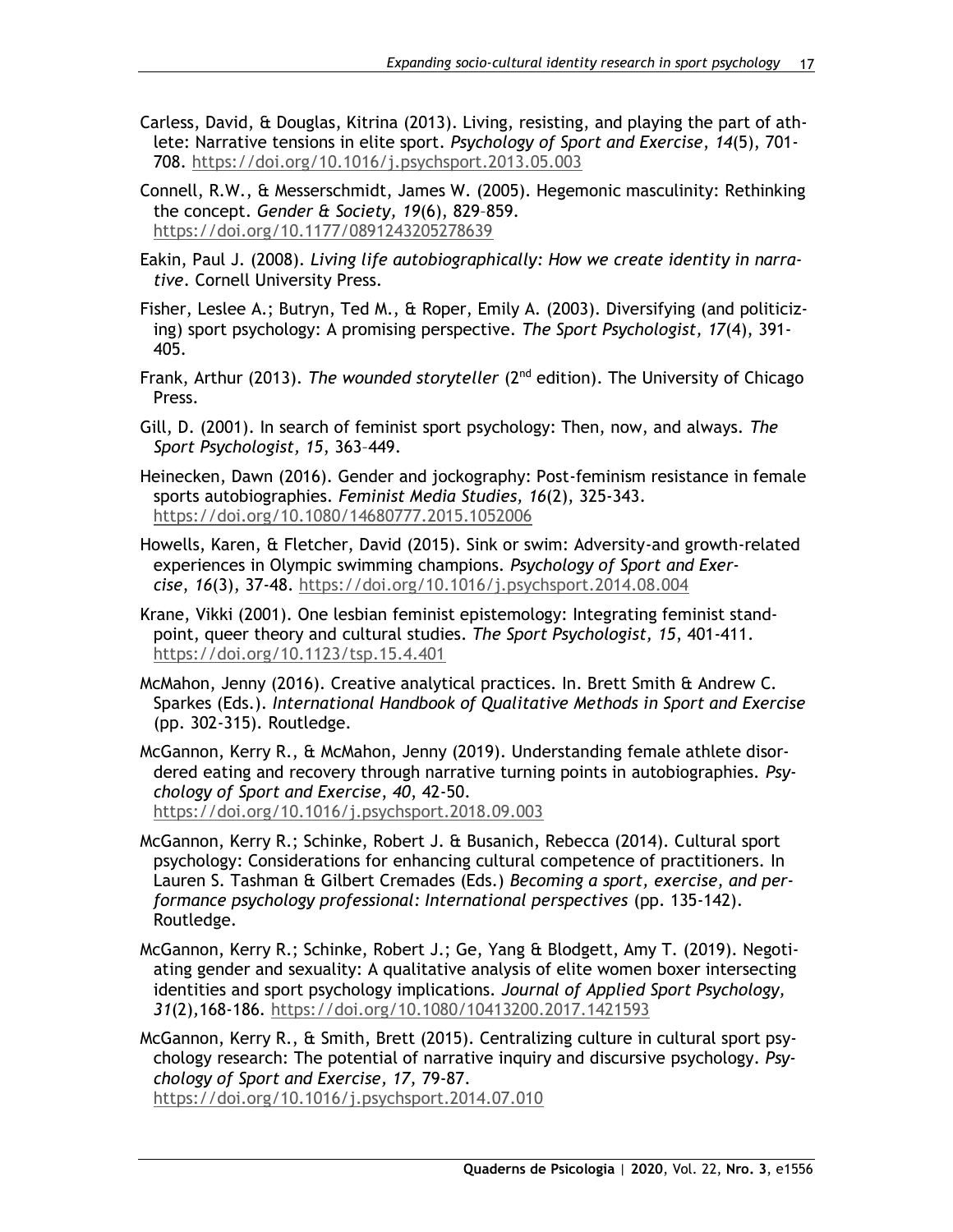- McGannon, Kerry R.; Smith, Brett; Kendellen, Kelsey, & Gonsalves, Christine A. (2019). Qualitative research in six sport and exercise psychology journals between 2010- 2017: An updated and expanded review of trends and interpretations. *International Journal of Sport and Exercise Psychology. Advance online publication.*  <https://doi.org/10.1080/1612197X.2019.1655779>
- McGannon, Kerry R., & Spence, John C. (2010). Speaking of the self and physical activity participation: What discursive psychology can tell us about an old problem. *Qualitative Research in Sport and Exercise, 2*(1), 17-38. <https://doi.org/10.1080/19398440903510145>
- McGannon, Kerry R.; Tatarnic, Erin, & McMahon, Jenny (2019). The long and winding road: An autobiographic study of an elite athlete mother's journey to winning gold. *Journal of Applied Sport Psychology, 31*(4), 385-404. <https://doi.org/10.1080/10413200.2018.1512535>
- Moesch, Karin; Kentta, Goran; Kleinert, Jens; Quignon-Fleuret, Cedric; Cecil, Sarah, & Bertollo, Maurizio. (2018). FEPSAC position statement: Mental health disorders in elite athletes and models of service provision. *Psychology of Sport and Exercise, 38*, 61-71.<https://doi.org/10.1016/j.psychsport.2018.05.013>
- Newman, Hannah J.; Howells, Karen L., & Fletcher, David (2016). The dark side of top level sport: An autobiographic study of depressive experiences in elite sport performers. *Frontiers in Psychology*, *7*, 1-12.<https://doi.org/10.3389/fpsyg.2016.00868>
- Pipkin, James (2008). *Sporting lives: Metaphor and myth in American sports autobiographies*. University of Missouri Press.
- Reardon, Claudia L.; Hainline, Brian; Miller Aron, Cindy; Baron, David; Baum, Antonia L.; Bindra, Abhinav; Budgett, Richard; Campriani, Niccolo; Castaldelli-Maia, João Mauricio; Currie, Alan; Derevensky, Jeffrey L.; Glick, Ira D.; Gorczynski, Paul; Gouttebarge, Vincent; Grandner, Michael A.; Hyun Han, Doug; McDuff, David; Mountjoy, Margo; Aslihan, Polat; Purcell, Rosemary… Engebretsen, Lars. (2019). Mental health in elite athletes: International Olympic Committee consensus statement. *British Journal of Sports Medicine, 53*(11), 667-699. [http://dx.doi.org/10.1136/bjsports-](http://dx.doi.org/10.1136/bjsports-2019-100715)[2019-100715](http://dx.doi.org/10.1136/bjsports-2019-100715)
- Ronkainen, Noora J.; Kavoura, Anna, & Ryba, Tatiana V. (2015). A meta-study of athletic identity research in sport psychology: Current status and future directions. *International Review of Sport and Exercise Psychology, 9*(1), 45-64. <https://doi.org/10.1080/1750984X.2015.1096414>
- Ronkainen, Noora J.; Kavoura, Anna, & Ryba, Tatiana V. (2016). Narrative and discursive perspectives on athlete identity: Past, present and, future. *Psychology of Sport and Exercise*, *27*, 128-137.<https://doi.org/10.1016/j.psychsport.2016.08.010>
- Ryba, Tatiana V.; Schinke, Roberts J., & Tenenbaum, Gershon (Eds.). (2010). *The cultural turn in sport and exercise psychology*. Fitness Information Technology.
- Ryba Tatiana V.; Stambulova, Natalia; Si, Gangyan, & Schinke, Robert J. (2013). ISSP position stand: Culturally competent research and practice in sport and exercise psychology. *International Journal of Sport and Exercise Psychology, 11*(3), 123-142. <https://doi.org/10.1080/1612197X.2013.779812>
- Schinke, Robert J.; Stambulova, Natalia B.; Lidor, Ronnie; Papaioannou, Athanasios, & Ryba, Tatiana V. (2016). ISSP position stand: Social missions through sport and exer-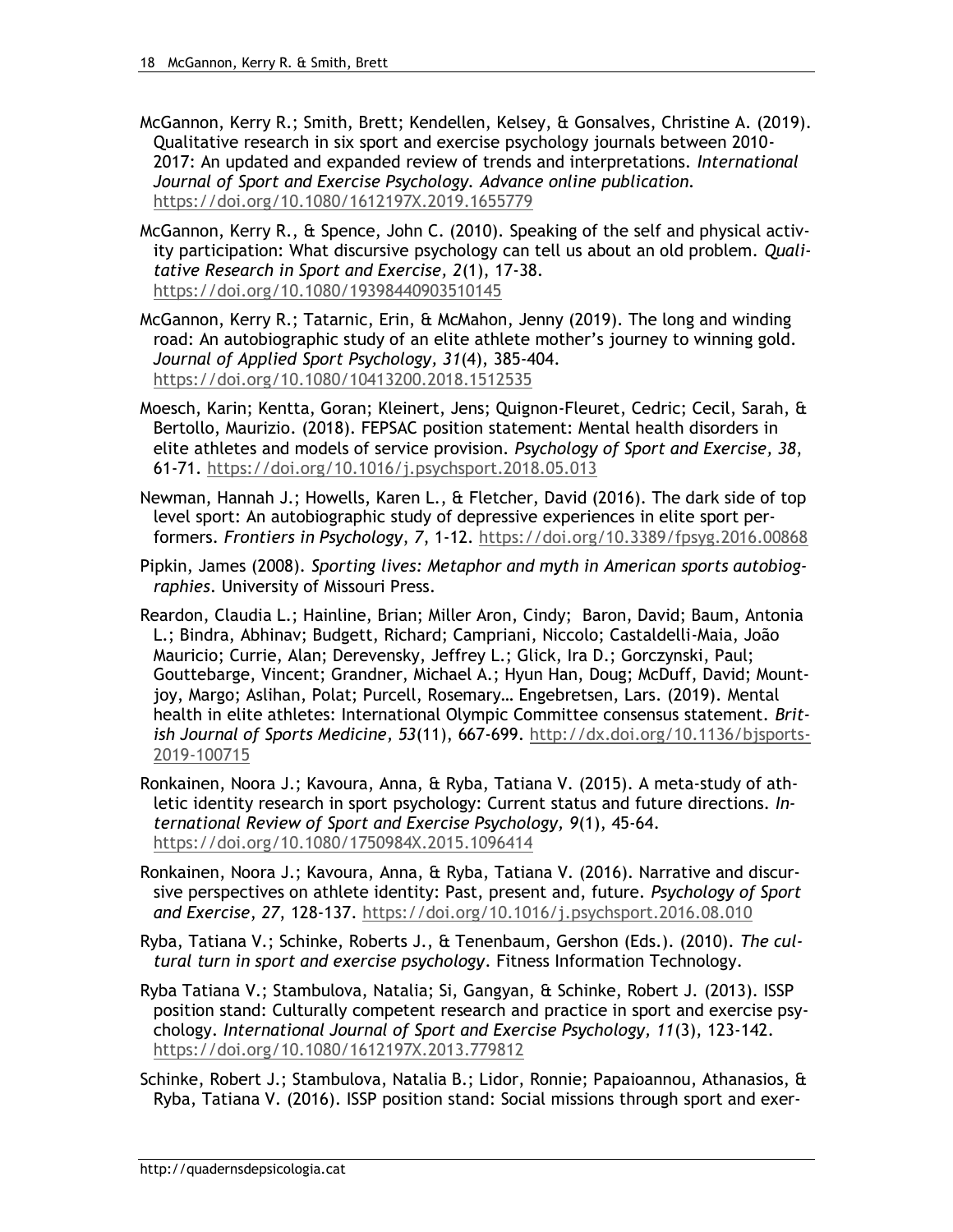cise psychology. *International Journal of Sport and Exercise Psychology, 14*(1), 4-22. <https://doi.org/10.1080/1612197X.2014.999698>

- Schinke, Robert J.; Stambulova, Natalia B.; Si, Gangya, & Moore, Zella. (2018). International society of sport psychology position stand: Athletes' mental health, performance, and development. *International Journal of Sport and Exercise Psychology, 16*(6), 622-639.<https://doi.org/10.1080/1612197X.2017.1295557>
- Schippers, Mimi (2007). Recovering the feminine other: Masculinity, femininity and gender hegemony. *Theory & Society, 36*, 85-102. [https://doi.org/10.1007/s11186-](https://doi.org/10.1007/s11186-007-9022) [007-9022](https://doi.org/10.1007/s11186-007-9022)
- Slater, Matthew J.; Barker, Jamie B.; Coffee, Pete, & Jones, Marc V. (2015). Leading for Gold: Social identity leadership processes at the London 2012 Olympic Games. *Qualitative Research in Sport, Exercise, and Health, 7*(2), 192-209. <https://doi.org/10.1080/2159676X.2014.936030>
- Smith, Brett (2010). Narrative inquiry: Ongoing conversations and questions for sport and exercise psychology research*. International Review of Sport and Exercise Psychology, 3*(1), 87-107.<https://doi.org/10.1080/17509840903390937>
- Smith, Brett. (2016). Narrative analysis in sport and exercise: How can it be done? In Brett Smith & Andrew C. Sparkes (Eds.), *Routledge handbook of qualitative research in sport and exercise* (pp. 260-273). Routledge.
- Smith, Brett; Bundon, Andrea, & Best, Melanie (2016). Disability sport and activist identities: A qualitative study of narratives of activism among elite athletes' with impairment. *Psychology of Sport and Exercise*, 26, 139-148. <https://doi.org/10.1016/j.psychsport.2016.07.003>
- Smith, Brett & Sparkes, Andrew (2008) Contrasting perspectives on narrating selves and identities: An invitation to dialogue. *Qualitative Research, 8*(1), 5–35. <https://doi.org/10.1177/1468794107085221>
- Smith, Brett, & Sparkes, Andrew C. (2009). Narrative inquiry in sport and exercise psychology: What can it mean, and why might we do it? *Psychology of Sport and Exercise*, *10*(1), 1-11.<https://doi.org/10.1016/j.psychsport.2008.01.004>
- Smith, Sidonie, & Watson, Julia (2010). *Reading autobiography: A guide for interpreting life narratives* (2nd ed.). University of Minnesota Press.
- Sparkes, Andrew C. (2004). Bodies, narratives, selves, and autobiography: The example of Lance Armstrong. *Journal of Sport and Social Issues*, *28*(4), 397-428. <https://doi.org/10.1177/0193723504269907>
- Sparkes, Andrew C., & Stewart, Carly (2016). Taking sporting autobiographies seriously as an analytical and pedagogical resource in sport, exercise and health. *Qualitative Research in Sport, Exercise and Health*, *8*(2), 113-130. <https://doi.org/10.1080/2159676X.2015.1121915>
- Stewart, Carly (2011). Packing a punch for the feminist project? The autobiography of Jane Couch. In Andrew C. Sparkes (Ed.), *Auto/Biography 2010 Yearbook* (pp. 95- 111). Russell Press.
- Stewart, Carly (2017). Utilizing sporting autobiographies for feminist research: The case of cyclist Nicole Cooke. In Louise Mansfield, Jane Caudwell, Belinda Wheaton &